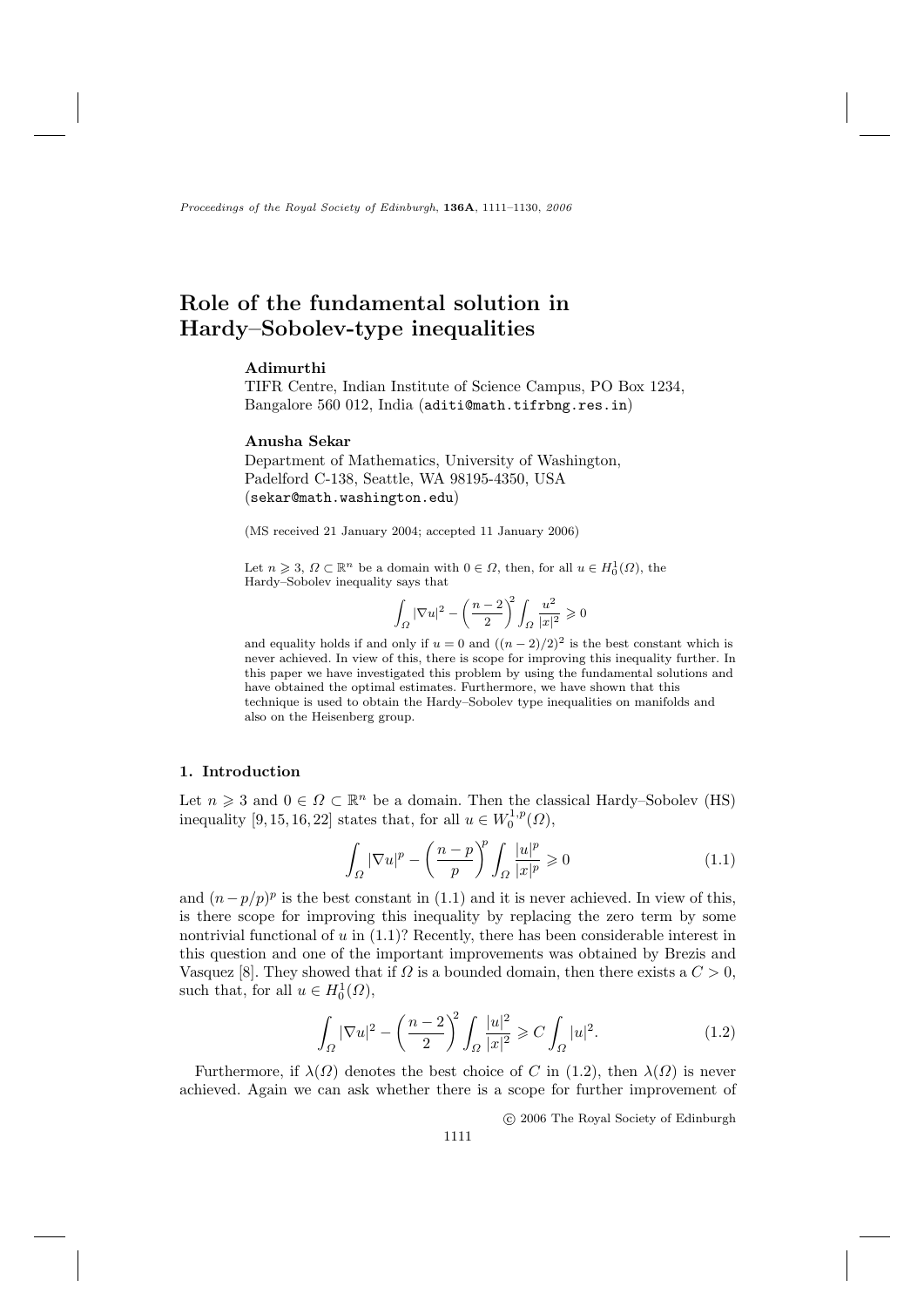this inequality. In this direction Brezis and Vasquez raised the following question:

What is the best possible remainder term one can expect of  $(1.2)$ ?

Recently, this question was answered in  $[4-6,11]$ , where the following inequality was proved.

Let  $\Omega$  be a bounded domain and  $1 < p \leq n$ . Let R be sufficiently large. There then exists a  $C > 0$  depending on n, p and R such that

$$
\int_{\Omega} |\nabla u|^p - \left(\frac{n-p}{p}\right)^p \int_{\Omega} \frac{|u|^p}{|x|^p} \geqslant C \int_{\Omega} \frac{|u|^p}{|x|^p (\log(R/|x|))^{\gamma}} \tag{1.3}
$$

for every  $u \in W_0^{1,p}(\Omega)$  if and only if

$$
\gamma \geqslant \begin{cases} 2 & \text{for } 1 < p < n, \\ n & \text{for } p = n. \end{cases}
$$

Moreover, for  $\gamma = 2$ , the right-hand side of (1.3) can be improved by adding an appropriate finite or infinite series. It was shown in [3] that if  $p = 2$  and  $\gamma = 2$ , then  $C = \frac{1}{4}$ , and if  $p = n$  and  $\gamma = n$ , then  $C = ((n-1)/n)^n$  is the best constant for (1.3). These results were extended in [1,2] to spaces  $W^{1,p}(\Omega)$ . The perturbed eigenvalue problem corresponding to the Euler-Lagrange equations associated to  $(1.3)$  was studied in  $[2,3,17]$ . Here one can find the condition on the perturbed coefficient in order to guarantee the existence of an eigenvalue of the corresponding operator in  $W_0^{1,p}(\Omega)$  or  $W^{1,p}(\Omega)$  with Neumann boundary condition.

Our interests in this are twofold. For the sake of simplicity, first consider  $p = 2$ .

(i) What is the analogous HS inequality if we replace  $|\nabla u|^2$  by a general bilinear form

$$
a(u, u) = \sum_{1 \le i, j \le n} a_{ij}(x) \frac{\partial u}{\partial x_i} \frac{\partial u}{\partial x_j},
$$

coming from a positive definite matrix  $((a_{ij}(x)))$ ?

(ii) What is the analogous HS inequality if we replace  $|\nabla u|^2$  by  $\sum_{i=1}^l |Z_j u|^2$ , where the  $Z_j$  are smooth vector fields?

The methodology adopted in  $[4-6, 11]$  is not suitable for answering the questions above. This is because, in these papers, either symmetrization is used or the function is decomposed into its radial and nonradial components, whereas the method in [2] does not involve either of these methods and is most suitable for tackling the above questions. Basically, the fundamental solution for the Laplacian is used to derive HS-type inequalities.

Here we adopt this method to obtain a general HS-type inequality to answer the two questions in the case of the Heisenberg group. The HS-type inequality for the sub-Laplacian of the Heisenberg group was obtained in [18]. Here we extend this to the  $p$ -sub-Laplacian. The advantage of the method we are using is that, even for the standard  $|\nabla u|^2$ , it gives far more information than the method of (1.1) (see  $\S\S 4.2$  and 4.4). This inequality combines both the interior and the boundary HS inequalities (see  $\S 4.2$ ). This method is also applicable for deriving HS-type inequalities for polyharmonic operators.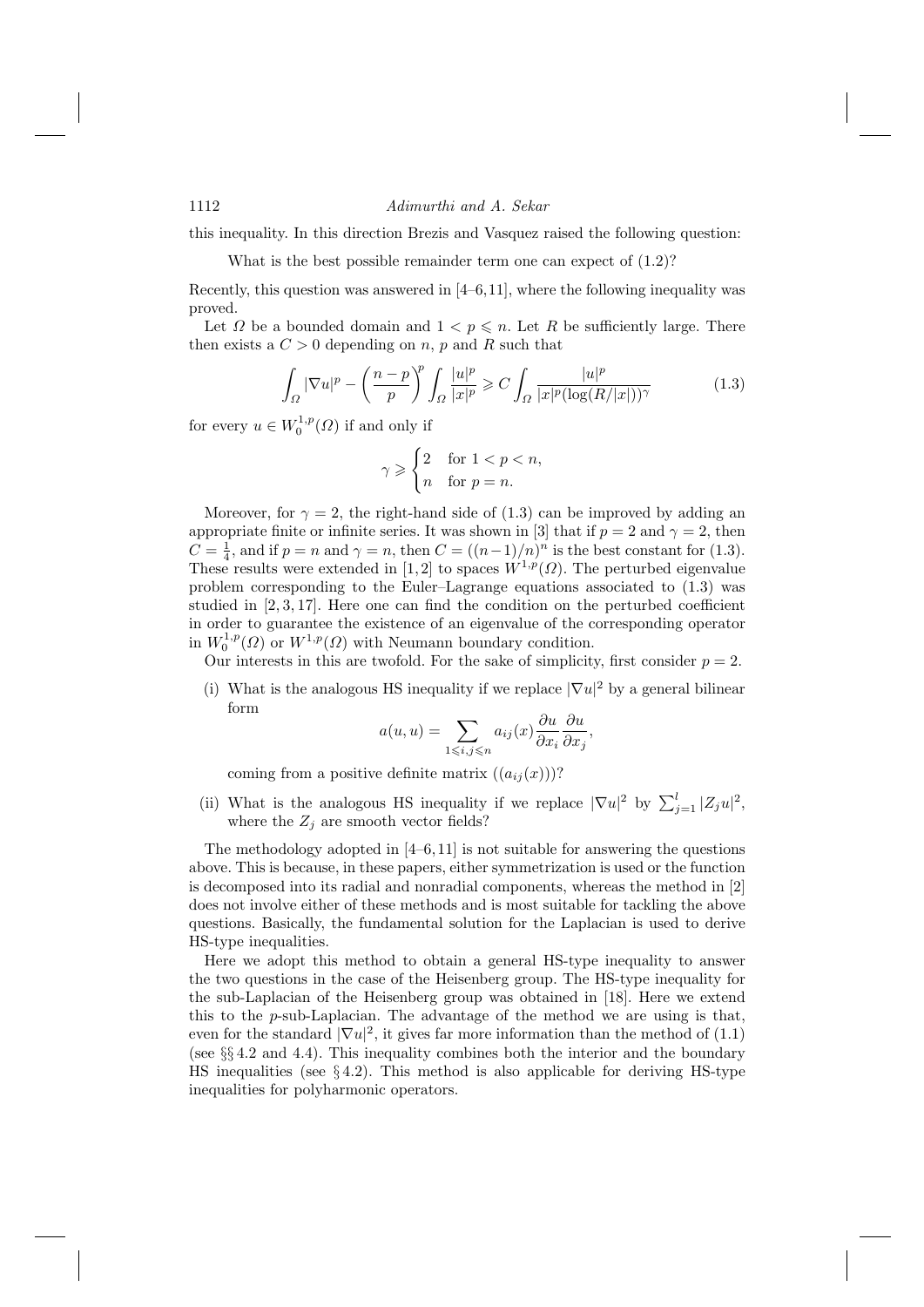### 1.1. Motivation

Before stating the main results, we will illustrate the proof of the classical HS inequality using the fundamental solution of the Laplacian. This is the main philosophy we adopt to obtain our main results in the next section.

Let  $\Omega \subset \mathbb{R}^n$ ,  $n \geq 3$ , be a domain and let  $0 \leq E$  be a fundamental solution of  $-\Delta$ , i.e.

$$
-\Delta E = C\delta_0,
$$
  

$$
E > 0.
$$

Let  $u \in C_0^1(\Omega)$  and define  $v = E^{-1/2}u$ . Since  $E(0) = \infty$ , we have  $v(0) = 0$  and  $u = E^{1/2}v$ . Hence,

$$
\nabla u = \left(\frac{1}{2}\frac{\nabla E}{E} + \frac{\nabla v}{v}\right)u
$$
  

$$
\int_{\Omega} |\nabla u|^2 = \frac{1}{4} \int_{\Omega} \left|\frac{\nabla E}{E}\right|^2 u^2 + \int_{\Omega} \frac{\nabla E \cdot \nabla v}{E v} u^2 + \int_{\Omega} \frac{|\nabla v|^2}{v^2} u^2
$$
  

$$
= \frac{1}{4} \int_{\Omega} \left|\frac{\nabla E}{E}\right|^2 u^2 + \int_{\Omega} v(\nabla E \cdot \nabla v) + \int_{\Omega} |\nabla v|^2 E.
$$

The main point of this calculation is the vanishing of the middle term, namely,

$$
\int_{\Omega} v(\nabla E \cdot \nabla v) = \int_{\Omega} \frac{1}{2} \nabla E \cdot \nabla v^2 = \frac{1}{2} C v^2(0),
$$

since  $E$  is a fundamental solution. In the radial case this was called a 'magical cancellation' by Brezis and Vazquez [8]; this is merely the property of the fundamental solution, and no symmetrization argument is required in this calculation:

$$
\int_{\Omega} |\nabla u|^2 - \frac{1}{4} \int_{\Omega} \frac{|\nabla E|^2}{E^2} u^2 = \int_{\Omega} |\nabla v|^2 E.
$$

Now take

$$
E = \frac{1}{|x|^{n-2}}.
$$

Then

$$
\left|\frac{\nabla E}{E}\right|^2 = \frac{(n-2)^2}{|x|^2}
$$

and we recover the classical HS inequality,

$$
\int_{\Omega} |\nabla u|^2 - \left(\frac{n-2}{2}\right)^2 \int_{\Omega} \frac{u^2}{|x|^2} = \int_{\Omega} |\nabla v|^2 E \ge 0,
$$

and

$$
\left(\frac{n-2}{2}\right)^{\!\!2}
$$

is the best constant and is never achieved.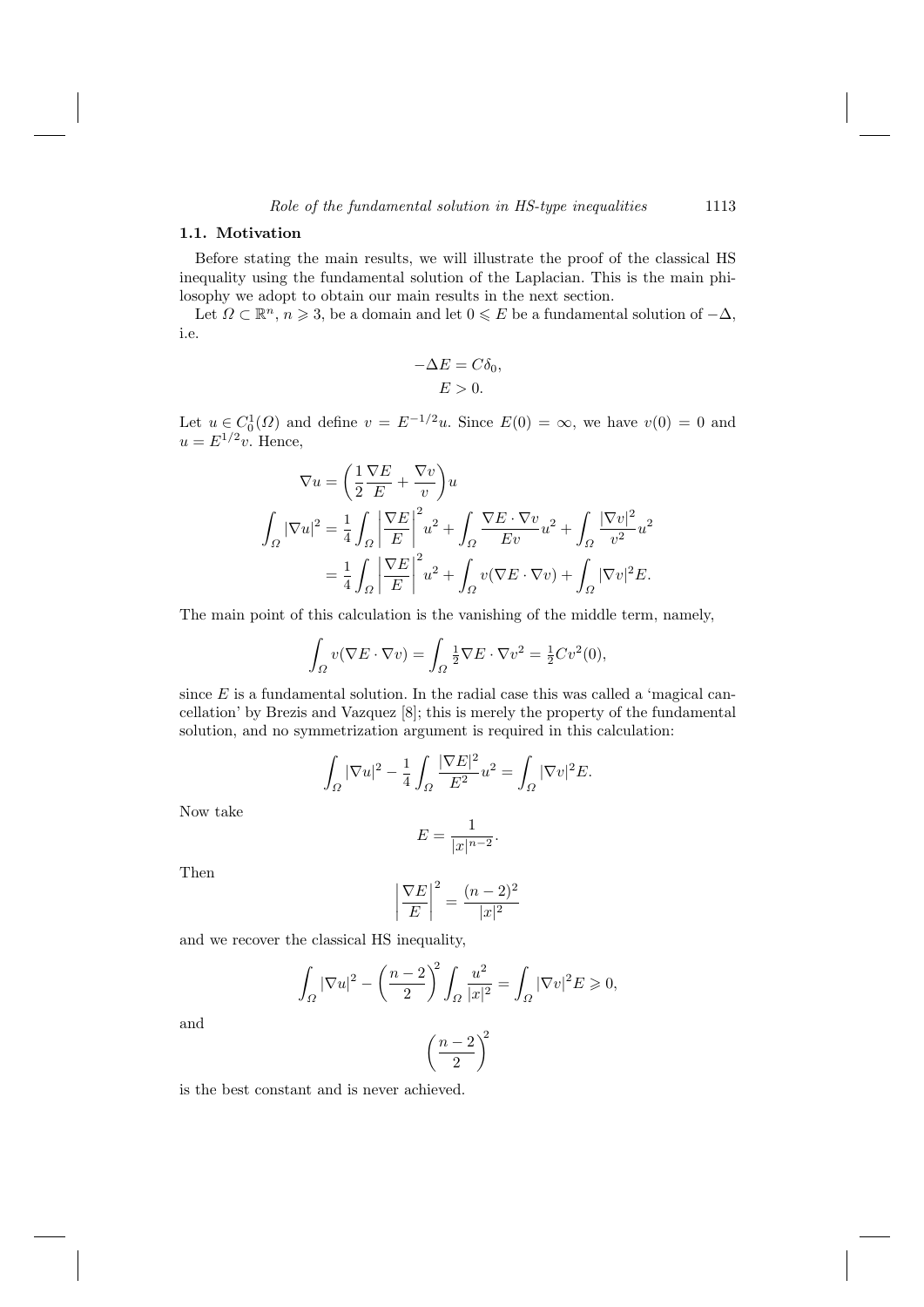### 1.2. Perspectives

1114

We extend the HS inequalities for general second-order elliptic operators in the divergent form. We also extend it to the case of the sub-Laplacian coming from the Heisenberg group. Finally, note how to extend these equalities on general Riemann manifolds.

## 2. Main results

Let  $1 \lt p \leq n$  and  $0 \in \Omega \subset \mathbb{R}^n$  be a bounded domain with smooth boundary. Let  $A = ((a_{ij}(x)))$  be a symmetric positive definite matrix with  $a_{ij} \in C^1(\overline{\Omega})$ . For  $u, v \in C^1(\overline{\Omega})$ , define the gradient norm associated to A by

$$
a(u,v) = \sum_{1 \leqslant i,j \leqslant n} a_{ij}(x) \frac{\partial u}{\partial x_i} \frac{\partial v}{\partial x_j},\tag{2.1}
$$

$$
|\nabla u|_A^2 = \sum_{1 \le i,j \le n} a_{ij}(x) \frac{\partial u}{\partial x_i} \frac{\partial u}{\partial x_j}.
$$
 (2.2)

Let

$$
L_p(u) = -\sum_{1 \le i,j \le n} \frac{\partial}{\partial x_j} \left( a_{ij}(x) |\nabla u|_A^{p-2} \frac{\partial u}{\partial x_i} \right) \tag{2.3}
$$

and let  $E_p$  be a fundamental solution of  $L_p$  [7, 12, 13] given by

$$
L_p E_p = \delta_0 \quad \text{in } \Omega, \nE_p = 0 \quad \text{in } \partial \Omega.
$$
\n(2.4)

Then, by the maximum principle and regularity results of  $[10, 20, 21]$ , it follows that there exists a  $\sigma$ ,  $0 < \sigma < 1$ ,

$$
E_p \in C^{1,\sigma}_{loc}(\bar{\Omega} \setminus (0)), \qquad E_p > 0 \quad \text{in } \Omega \setminus (0), \qquad E_p(0) = \infty. \tag{2.5}
$$

As in [5, 6, 11], for  $0 \le s \le 1$ , define

$$
h_1(s) = \left(1 + \log \frac{1}{s}\right)^{-1},\tag{2.6}
$$

$$
h_k(s) = h_1(h_{k-1}(s)),
$$
\n(2.7)

$$
\eta_k(s) = h_1(s) \dots h_k(s). \tag{2.8}
$$

Let  $0 \in \Omega_1 \subset\subset \Omega$  and  $R > 0$  be such that

$$
\Sigma_R = \{x : E_p(x) = R\}
$$
\n
$$
(2.9)
$$

is a Lipschitz manifold of dimension  $n-1$ . Define

$$
\rho(x) = \max\bigg\{E_p(x), \frac{R^2}{E_p(x)}\bigg\},\tag{2.10}
$$

$$
m = \min_{\bar{\Omega}_1} E_p. \tag{2.11}
$$

We then have the following theorem.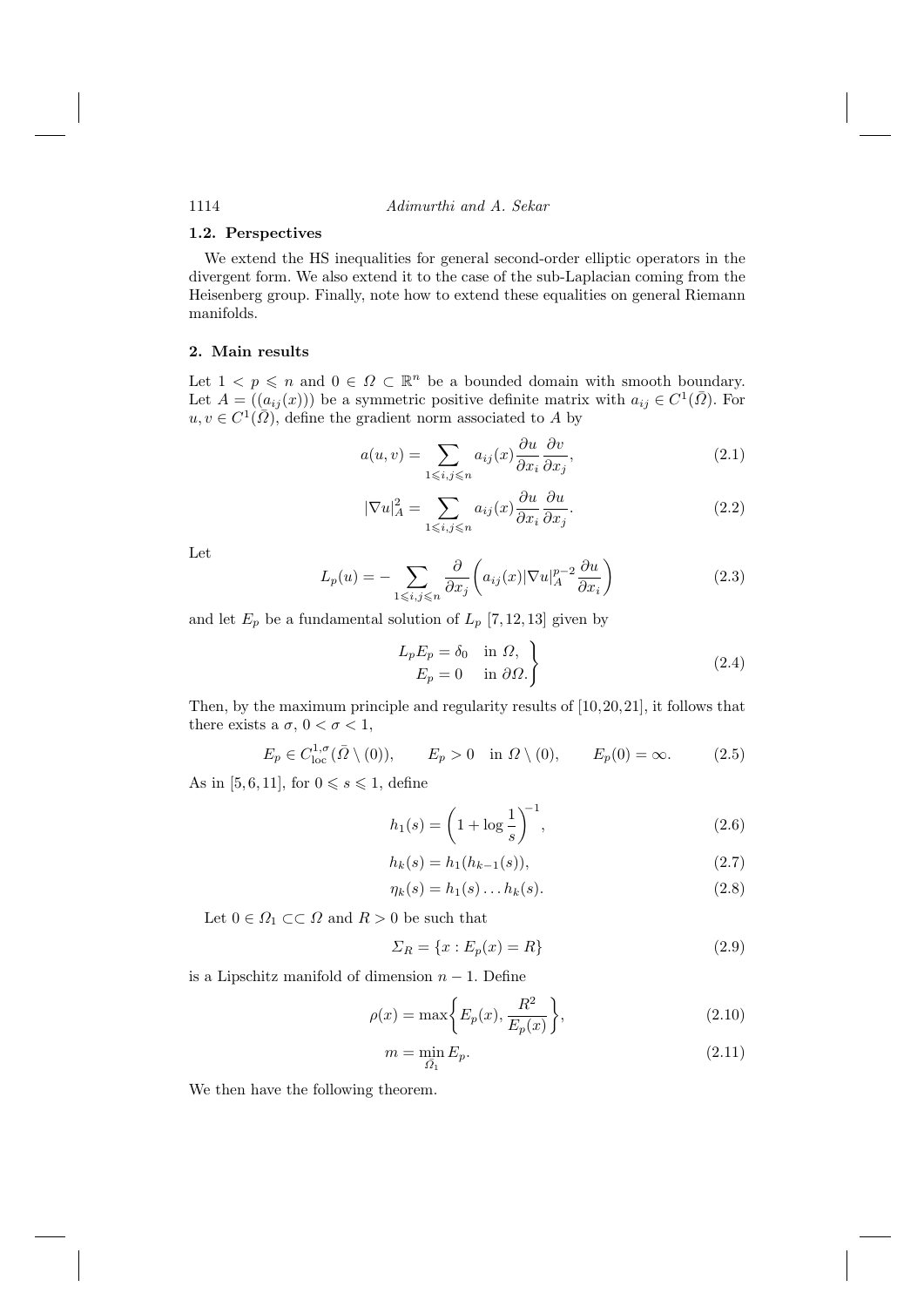THEOREM 2.1. Let  $1 < p \le n$  be fixed and define  $E = E_p$ . Let  $0 \in \Omega_1 \subset\subset \Omega$ ,  $\Sigma_R$ ,  $\rho$  and  $m$  be as defined above. There then exists a constant  $C = C(p, n) > 0$  such that, for any  $k \in Z$ ,  $k \ge 0$  and for all  $u \in W_0^{1,p}(\Omega_1)$ inequality

$$
\int_{\Omega} |\nabla u|_{A}^{p} - \left(\frac{p-1}{p}\right)^{p} \int_{\Omega} \left|\frac{\nabla E}{E}\right|_{A}^{p} |u|^{p} \geqslant 0. \tag{2.12}
$$

For the remainder-term estimate we have that, if  $2 \leqslant p \leqslant n$ , then

$$
\int_{\Omega} |\nabla u|_{A}^{p} - \left(\frac{p-1}{p}\right)^{p} \int_{\Omega} \left|\frac{\nabla E}{E}\right|_{A}^{p} |u|^{p}
$$
\n
$$
\geq C \sum_{i=1}^{k} \int_{\Omega} \eta_{i} \left(\frac{R}{\rho}\right)^{2} \left|\frac{\nabla E}{E}\right|_{A}^{p} |u|^{p} - \frac{k}{R^{p-1}} \int_{\Sigma_{R}} |\nabla E|^{p-1} |u|^{p}.
$$
\n(2.13)

If  $1 < p < n$ , then, for all  $u \in W_0^{1,p}(\Omega)$ , we have

$$
\int_{\Omega_1} |\nabla u|_A^p - \left(\frac{p-1}{p}\right)^p \int_{\Omega_1} \left|\frac{\nabla E}{E}\right|_A^p |u|^p \geqslant C \sum_{i=1}^k \int_{\Omega_1} \eta_i \left(\frac{m}{E}\right)^2 \left|\frac{\nabla E}{E}\right|_A^p |u|^p. \tag{2.14}
$$

Next we generalize the HS inequality to the sub-Laplacian operator defined on the Heisenberg group  $\mathbb{H}^n = \mathbb{R}^n \times \mathbb{R}^n \times \mathbb{R}$ . Here the sub-Laplacian is a hypoelliptic operator and the corresponding gradient norm is given by the sum of the squares of left-invariant vector fields (for details see [19]). In order to state the main result, we now recall some definitions, notation and properties related to the Heisenberg group:

$$
\mathbb{H}^{n} = \{ \psi = (x, y, t) \mid x, y \in \mathbb{R}^{n}, t \in \mathbb{R} \},
$$
  
\n
$$
z = x + i y, \quad |z|^{2} = |x|^{2} + |y|^{2}
$$
\n(2.15)

$$
z = x + 4y, \quad |z| = |w| + |y|,
$$
  
\n
$$
d(\psi) = (|z|^4 + t^2)^{1/4}.
$$
\n(2.16)

Let  $\psi_1 = (x_1, y_1, t_1)$  and  $\psi_2 = (x_2, y_2, t_2)$ . Then the group law is defined as

$$
\psi_1 \dot{\psi}_2 = (x_1 + x_2, y_1 + y_2, t_1 + t_2 + \langle y_1, x_2 \rangle - \langle x_1, y_2 \rangle),
$$

where  $\langle \cdot, \cdot \rangle$  denotes the Euclidean inner product in  $\mathbb{R}^n$ .

The left-invariant vector fields are given by

$$
X_j = \frac{\partial}{\partial x_j} + 2y_j \frac{\partial}{\partial t}, \quad 1 \le j \le n,
$$
  
\n
$$
Y_j = \frac{\partial}{\partial y_j} - 2x_j \frac{\partial}{\partial t}, \quad 1 \le j \le n,
$$
  
\n
$$
T = \frac{\partial}{\partial t}.
$$
\n(2.17)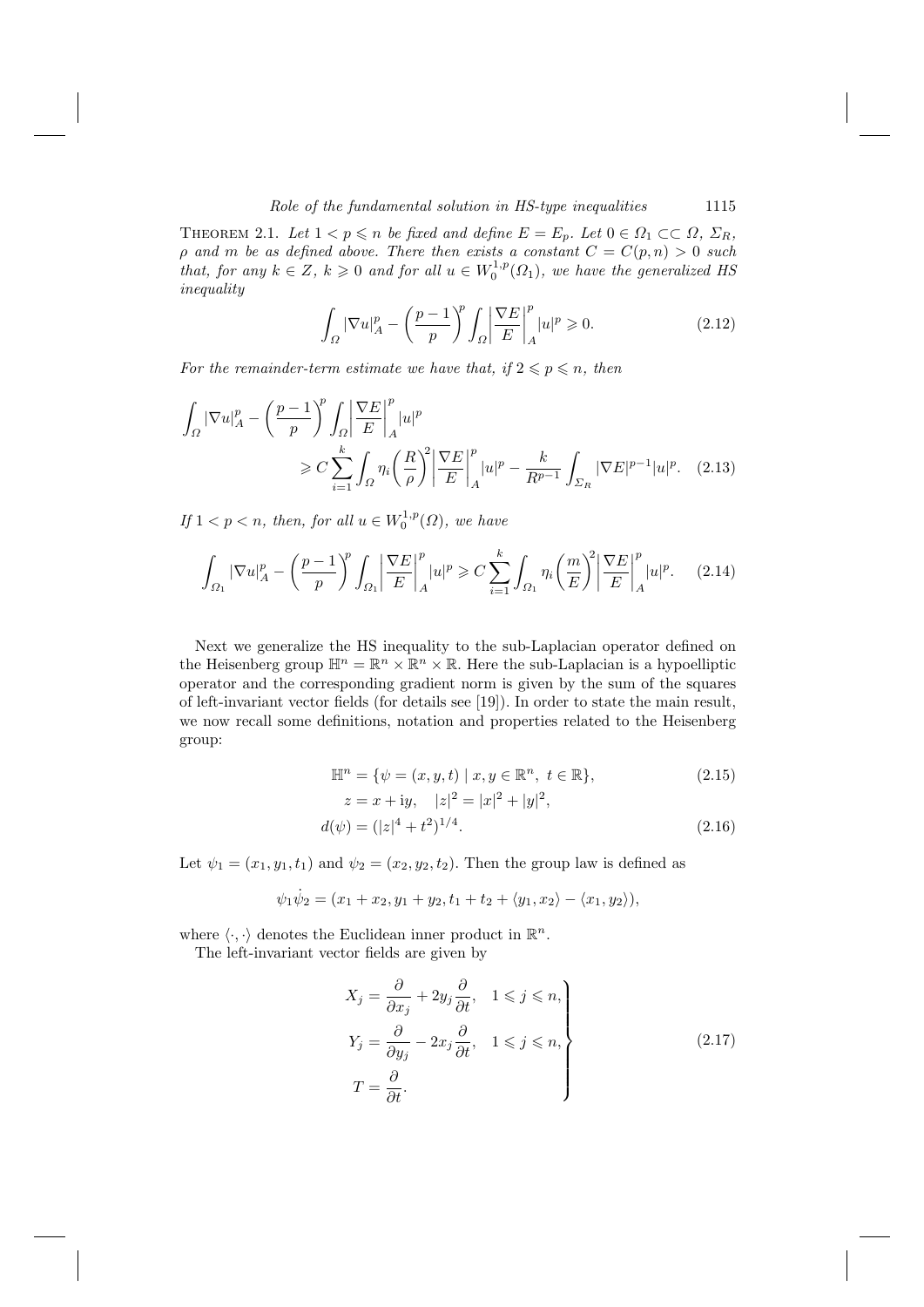Let  $\Omega \subset \mathbb{H}^n$  be a domain. For  $u \in C^1(\Omega)$  define the subgradient  $\nabla_{\mathbb{H}}(u)$  by

$$
\nabla_{\mathbb{H}}(u) = (X_1(u), \dots, X_n(u), Y_1(u), \dots, Y_n(u)), \tag{2.18}
$$

$$
|\nabla_{\mathbb{H}}(u)|^2 = \sum_{j=1} (|X_j(u)|^2 + |Y_j(u)|^2). \tag{2.19}
$$

Let  $1 < p < \infty$ , and define the sub-Laplacian  $L_p$  as follows. Let  $u \in C^2(\Omega)$ . Then

$$
L_p u = -\sum_{j=1}^n \left[ X_j \left( \left| \frac{\nabla_{\mathbb{H}}(u)}{|z|} \right|^{p-2} X_j u \right) + Y_j \left( \left| \frac{\nabla_{\mathbb{H}}(u)}{|z|} \right|^{p-2} Y_j u \right) \right]. \tag{2.20}
$$

# 2.1. Weighted Folland–Stein spaces,  $FS_0^{1,p}(\Omega)$

Let  $1 \leqslant p < \infty$  and let  $\Omega \subset \mathbb{H}^n$  be an open set. For  $u \in C_0^{\infty}(\Omega)$ , define the norm:

$$
|u|_{1,p}^p = \int_{\Omega} \frac{|\nabla_{\mathbb{H}}(u)|^p}{|z|^{p-2}} \, \mathrm{d}x \, \mathrm{d}y \, \mathrm{d}t. \tag{2.21}
$$

Define  $FS_0^{1,p}(\Omega)$  as the completion of  $C_0^{\infty}(\Omega)$  in the norm (2.21).<br>Before starting on the main result, we recall some properties of  $L_p$ , and they will explain why the weight  $|z|^{2-p}$  has to be taken in the defin

Let  $1 < p < \infty$  and  $R > 0$  . Define

$$
f(z,t) = |z|^4 + t^2,\tag{2.22}
$$

$$
E_p(z,t) = \begin{cases} f^{(n+2-p)/2(p-1)} & \text{if } p \neq n+2, \\ \log\left(\frac{R}{f}\right) & \text{if } p = n+2. \end{cases}
$$
 (2.23)

We then have the following theorem.

THEOREM 2.2. Let  $1 < p < n + 2$ . Then, for all  $u \in FS_0^{1,p}$ , the HS-type inequality is given by

$$
\int_{\mathbb{H}^n} \frac{|\nabla_{\mathbb{H}}(u)|^p}{|z|^{p-2}} - \left(\frac{2(n+2-p)}{p}\right)^p \int_{\mathbb{H}^n} \frac{|z|^2 |u|^p}{(|z|^4 + t^2)^{p/2}} \geq 0,
$$
\n(2.24)

and

$$
\left(\frac{2(n+2-p)}{p}\right)^p
$$

is the best constant and it is never achieved. Furthermore, if  $0 \in \Omega \subset \mathbb{H}^n$  is a bounded domain and  $f < R$  on  $\overline{\Omega}$ , then there exists a  $C > 0$  for all  $u \in FS_0^{1,p}(\Omega)$ , such that the following conditions hold.

(i) Let  $2 \leqslant p < n+2$ . Then

$$
\int_{\Omega} \frac{|\nabla_{\mathbb{H}}(u)|^p}{|z|^{p-2}} - \left(\frac{2(n+2-p)}{p}\right)^p \int_{\Omega} \frac{|z|^2 |u|^p}{f^{p/2}} \geqslant C \sum_{i=1}^{\infty} \int_{\Omega} \frac{\eta_i^2 (R/f)|z|^2 |u|^p}{f^{p/2}}.
$$
\n(2.25)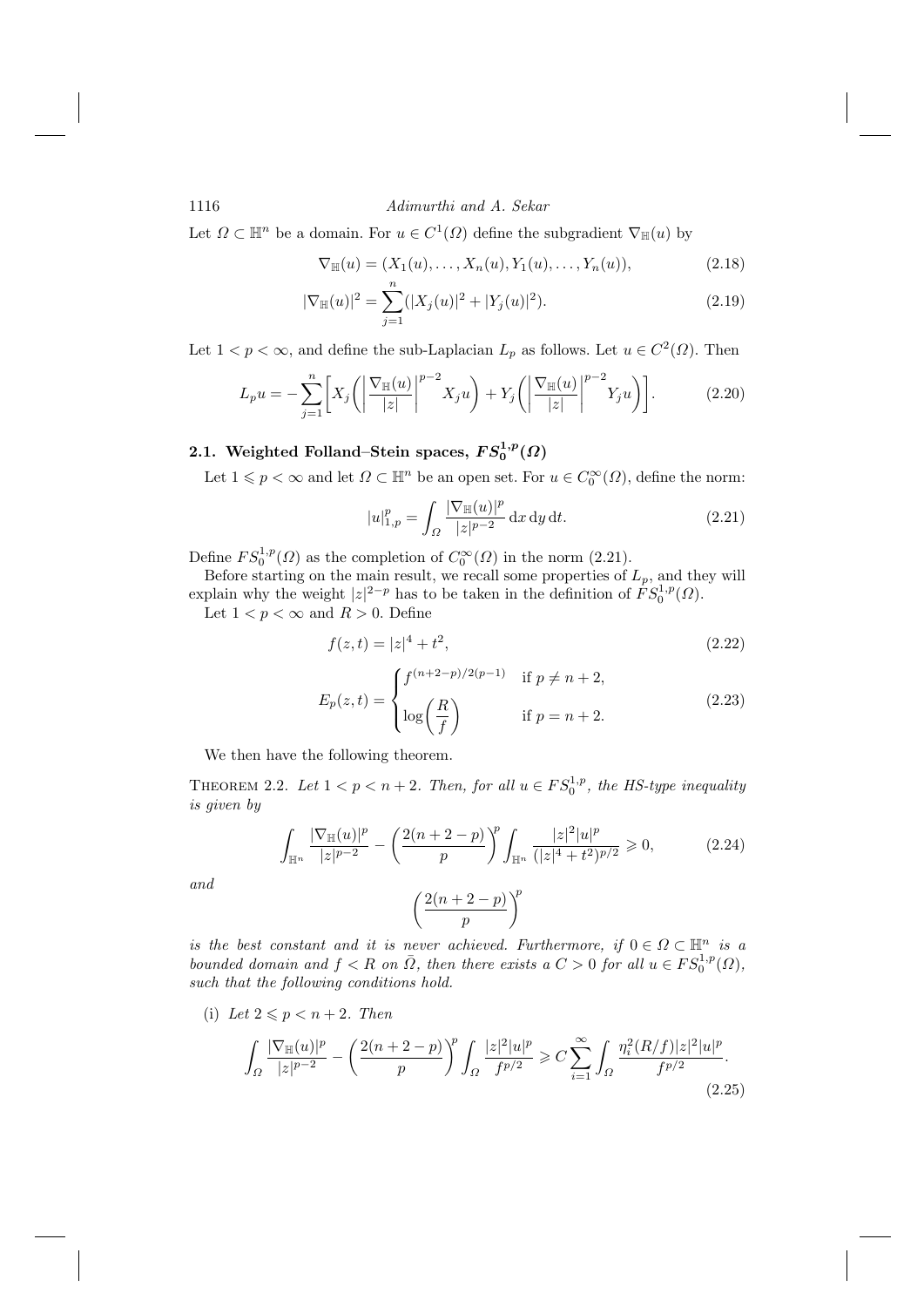(ii) Let  $p = n + 2$ . Then  $\sqrt{5}$  $\sqrt{n}$ 

$$
\int_{\Omega} \frac{|\nabla_{\mathbb{H}}(u)|^p}{|z|^{p-2}} - \left(\frac{p-1}{p}\right)^p \int_{\Omega} \frac{|z|^2 |u|^p}{(\log(R/f))^p f^{p/2}} \geq C \sum_{i=1}^{\infty} \int_{\Omega} \frac{\eta_i^2 (R/f)|z|^2 |u|^p}{(\log(R/f))^p f^{p/2}}.
$$
\n(2.26)

(iii) Let  $1 < p \leq 2$ , and  $k > 0$ . Then there exists a  $C(k)$  such that

$$
\int_{\Omega} \frac{|\nabla_{\mathbb{H}}(u)|^p}{|z|^{p-2}} - \left(\frac{2(n+2-p)}{p}\right)^p \int_{\Omega} \frac{|z|^2|u|^p}{f^{p/2}} \geqslant C \sum_{i=1}^k \int_{\Omega} \frac{\eta_i^2 (R/f)|z|^2|u|^p}{f^{p/2}}.
$$
\n(2.27)

# 3. Proof of the theorems

We need to prove some preliminary lemmas first.

LEMMA 3.1. Let  $1 \leq p \leq n, 0 \in \Omega \subset \mathbb{R}^n$ , be a bounded domain with smooth boundary. Let  $A$ ,  $E_p$ ,  $R$ ,  $h_k$ ,  $\eta_k$  and  $\Sigma_R$  be as defined in (2.5)–(2.9). With abuse of notation, we use  $E = E_p$ ,  $|\cdot|_A = |\cdot|$ . Let  $\omega_1 \in C^1(\overline{\Omega})$  and define  $\{\omega_k\}_{k \geq 2}$  inductively  $by$ 

$$
\omega_k(x) = h_k^{-1/2} \left( \frac{R}{\rho(x)} \right) \omega_{k+1}.
$$
\n(3.1)

**Then** 

$$
\int_{\Omega} \eta_{k-1}^{-1} \left(\frac{R}{\rho(x)}\right) \left| \frac{\nabla E}{E} \right|^{p-2} E^{p-1} |\nabla \omega_k|^2
$$
\n
$$
= \frac{1}{4} \int_{\Omega} \eta_k^2 \left(\frac{R}{\rho(x)}\right) \left| \frac{\nabla E}{E} \right|^p E^{p-1} \omega_1^2 - \int_{\Sigma_R} |\nabla E|^{p-1} \omega_1^2
$$
\n
$$
- \frac{1}{2} \int_{\partial \Omega} \eta_k \left(\frac{R}{\rho(x)}\right) |\nabla E|^{p-2} \langle \nabla E, \nu \rangle \omega_1^2
$$
\n
$$
+ \int_{\Omega} \eta_k^{-1} \left(\frac{R}{\rho(x)}\right) \left| \frac{\nabla E}{E} \right|^{p-2} E^{p-1} |\nabla \omega_{k+1}|^2. \tag{3.2}
$$

*Proof.* From the definition we have the following identities.

$$
\frac{h'_k(s)}{h_k(s)} = \frac{\eta_k(s)}{s},\tag{3.3}
$$

$$
\frac{\nabla \rho}{\rho} = \begin{cases}\n\frac{\nabla E}{E} & \text{if } E > R, \\
-\frac{\nabla E}{E} & \text{if } E < R.\n\end{cases}
$$
\n(3.4)

On  $\Sigma_R$ , we have  $\rho = R$  and hence

$$
\omega_1|_{\Sigma_R} = \omega_2|_{\Sigma_R} = \dots = \omega_k|_{\Sigma_R},\tag{3.5}
$$

$$
\omega_k^2 = \eta_{k-1} \left(\frac{R}{\rho}\right) \omega_1^2. \tag{3.6}
$$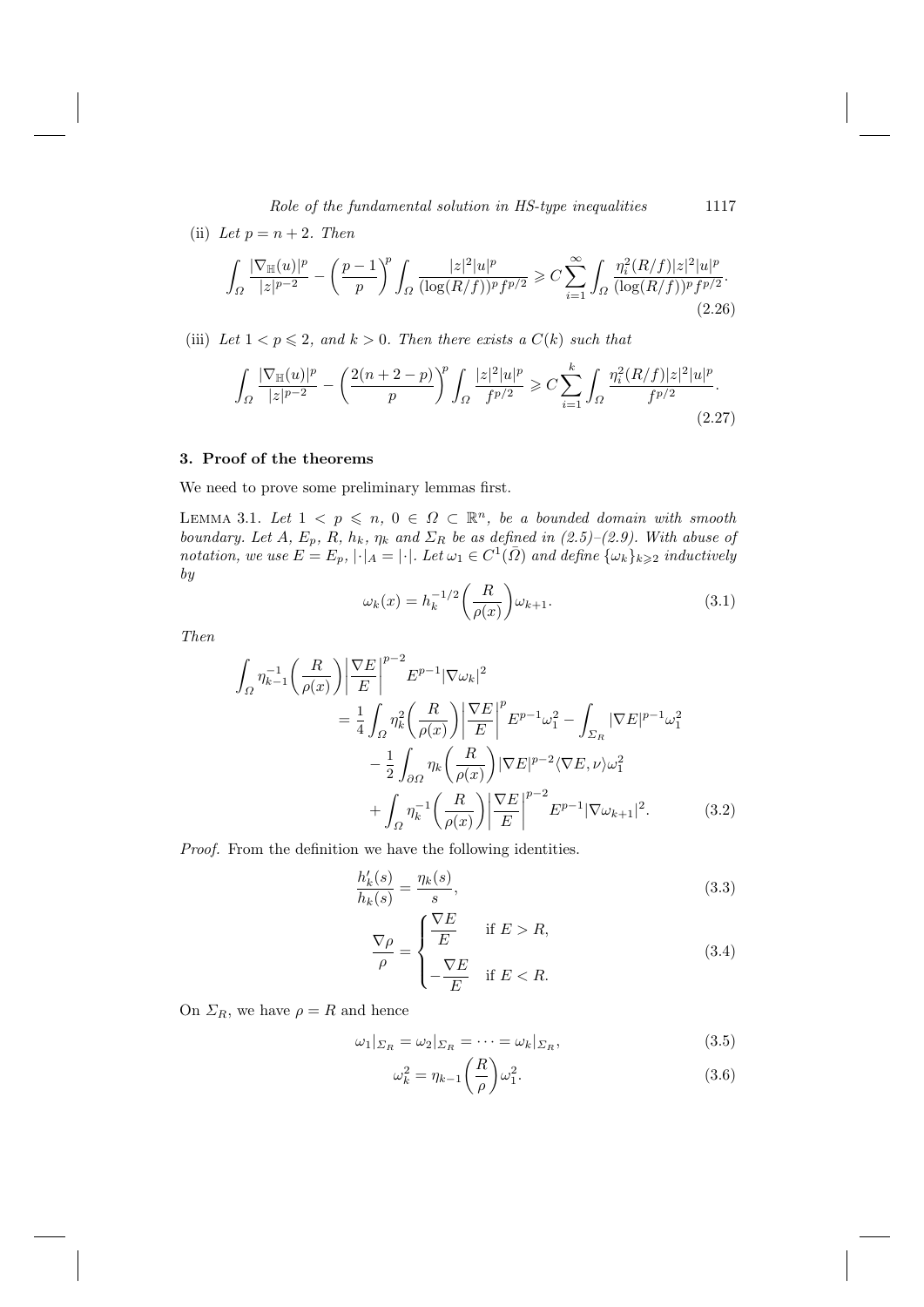From  $(3.3)$ – $(3.6)$  we get

$$
\frac{\nabla \omega_k}{\omega_k} = \left(\frac{1}{2}\right) \frac{h'_k(R/\rho)}{h_k(R/\rho)} \frac{R}{\rho^2} \nabla \rho + \frac{\nabla \omega_{k+1}}{\omega_{k+1}}
$$
  
\n
$$
= \frac{1}{2} \eta_k \left(\frac{R}{\rho}\right) \frac{\nabla \rho}{\rho} + \frac{\nabla \omega_{k+1}}{\omega_{k+1}},
$$
  
\n
$$
|\nabla \omega_k|^2 = \frac{1}{4} \eta_k^2 \left(\frac{R}{\rho}\right) \left|\frac{\nabla E}{E}\right|^2 \omega_k^2 + \frac{\eta_k(R/\rho)\langle \nabla \rho, \nabla \omega_{k+1}\rangle \omega_k^2}{\rho \omega_{k+1}} + \left(\frac{\omega_k}{\omega_{k+1}}\right)^2 |\nabla \omega_{k+1}|^2,
$$
  
\n
$$
\eta_{k-1}^{-1} \left(\frac{R}{\rho}\right) |\nabla \omega_k|^2 = \frac{1}{4} \eta_k^2 \left(\frac{R}{\rho}\right) \left|\frac{\nabla E}{E}\right|^2 \omega_1^2 + \frac{1}{2} \left\langle \frac{\nabla \rho}{\rho}, \nabla \omega_{k+1}^2 \right\rangle
$$
  
\n
$$
+ \eta_k^{-1} \left(\frac{R}{\rho}\right) |\nabla \omega_{k+1}|^2.
$$

Let  $\nu_0$  denote the exterior normal on the boundary of  $E > R$ . This is given by  $\nu_0=-\nabla E/|\nabla E|.$  Then

$$
\begin{split} \int_{\varOmega} \bigg| \frac{\nabla E}{E} \bigg|^{p-2} E^{p-1} \bigg\langle \frac{\nabla \rho}{\rho}, \nabla \omega_{k+1}^2 \bigg\rangle \\ & = \int_{E>R} |\nabla E|^{p-2} \langle \nabla E, \nabla \omega_{k+1}^2 \rangle - \int_{ER} (L_p E) \omega_{k+1}^2 - 2 \int_{\varSigma_R} |\nabla E|^{p-1} \omega_{k+1}^2 - \int_{E
$$

Since  $h_k(0) = 0$  and  $E(0) = \infty$ , we have  $\omega_{k+1}(0) = 0$ . Hence, from the above identity, we have

$$
\int_{\Omega} \eta_{k-1}^{-1} \left(\frac{R}{\rho}\right) \left|\frac{\nabla E}{E}\right|^{p-2} E^{p-1} |\nabla \omega_k|^2
$$
\n
$$
= \frac{1}{4} \int_{\Omega} \eta_k^2 \left(\frac{R}{\rho}\right) \left|\frac{\nabla E}{E}\right|^p E^{p-1} \omega_1^2 - \int_{\Sigma_R} |\nabla E|^{p-1} \omega_1^2
$$
\n
$$
- \frac{1}{2} \int_{\partial \Omega} \eta_k \left(\frac{R}{\rho}\right) |\nabla E|^{p-2} \langle \nabla E, \nu \rangle \omega_1^2
$$
\n
$$
+ \int_{\Omega} \eta_k^{-1} \left(\frac{R}{\rho}\right) \left|\frac{\nabla E}{E}\right|^{p-2} E^{p-1} |\nabla \omega_{k+1}|^2. \tag{3.7}
$$

This proves the lemma.

1118

 $\Box$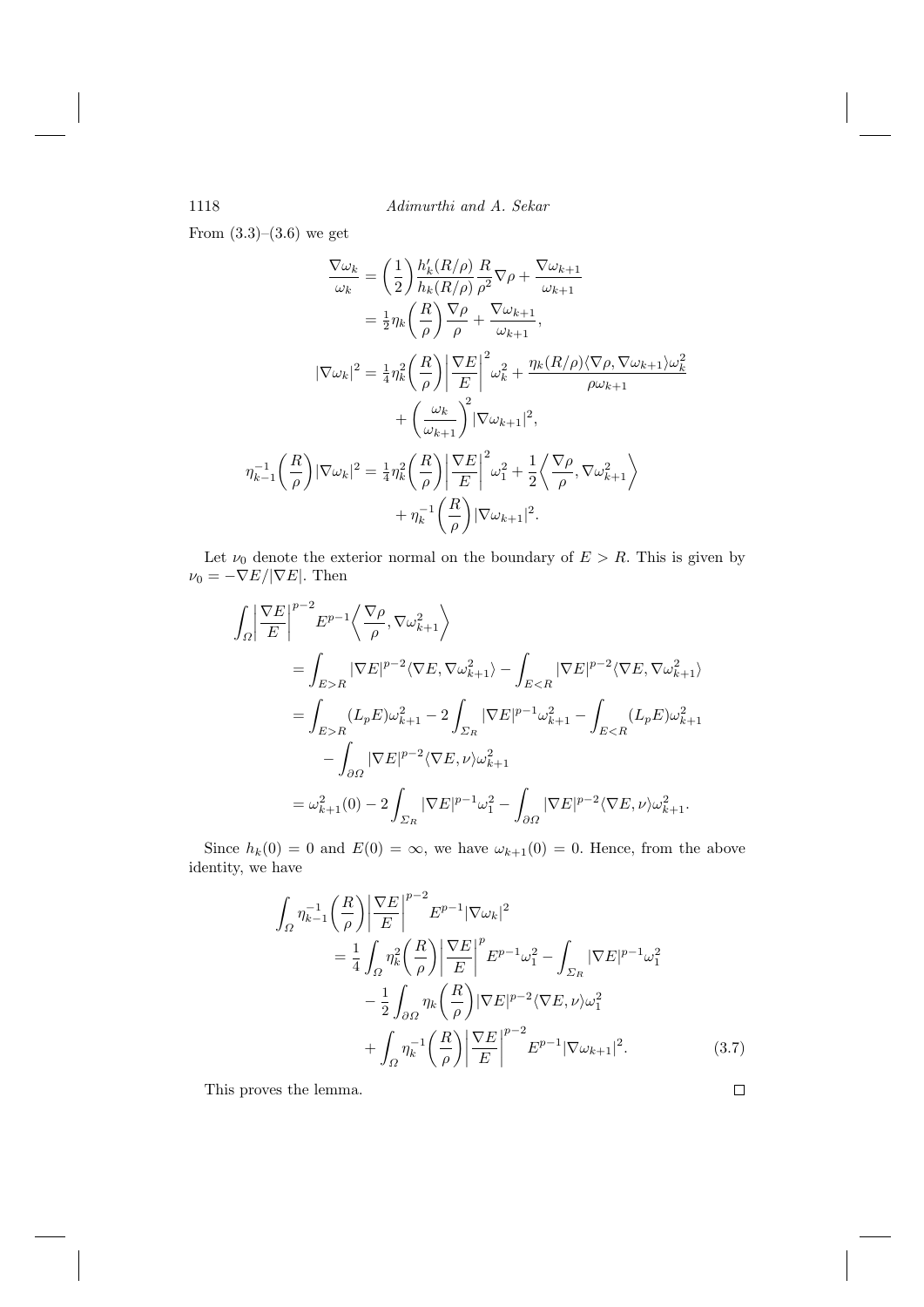The proof of the following lemma follows exactly in the same manner as that of lemma 3.1. Hence, we state it without proof.

LEMMA 3.2. Let  $0 \in \Omega_1 \subset\subset \Omega$  and  $1 < p \leq n$ . With the same notation as in the previous lemma, for  $\omega_1 \in C^1(\overline{\Omega})$ , define the new sequence,

$$
\omega_k(x) = h_k^{-1/2} \left(\frac{m}{E}\right) \omega_{k+1}(x),\tag{3.8}
$$

where  $m = \inf_{\bar{\Omega}} E$ . Then

$$
\int_{\Omega_1} \eta_{k-1}^{-1} \left(\frac{m}{E}\right) \left| \frac{\nabla E}{E} \right|^{p-2} E^{p-1} |\nabla \omega_k|^2
$$
\n
$$
= \frac{1}{4} \int_{\Omega_1} \eta_k^2 \left(\frac{m}{E}\right) \left| \frac{\nabla E}{E} \right|^p E^{p-1} \omega_1^2 + \frac{1}{2} \int_{\partial \Omega} \eta_k \left(\frac{m}{E}\right) |\nabla E|^{p-2} \langle \nabla E, \nu \rangle \omega_1^2
$$
\n
$$
+ \int_{\Omega_1} \eta_k^{-1} \left(\frac{m}{E}\right) \left| \frac{\nabla E}{E} \right|^{p-2} E^{p-1} |\nabla \omega_{k+1}|^2. \tag{3.9}
$$

We now recall the following elementary inequality (see, for example, [4]): let  $1 < p < \infty$  and  $x \in \overline{\Omega}$ . For  $\alpha, \beta \in \mathbb{R}^n$ , define

$$
\langle \alpha, \beta \rangle_A = \sum_{1 \leqslant i,j \leqslant n} a_{ij}(x) \alpha_i \beta_j,
$$
\n(3.10)

$$
|\alpha|_A^p = (\langle \alpha, \alpha \rangle_A)^{p/2}.
$$
\n(3.11)

Then, given  $M > 1$ , there exist positive constants  $\mu_1$  and  $\mu_2$ , such that, for all  $\alpha, \beta \in \mathbb{R}^n$ ,  $x \in \overline{\Omega}$  with  $|\alpha|_A = 1$ , we have

$$
|\alpha + \beta|_A^p - 1 - p\langle \alpha, \beta \rangle_A \ge \mu_1 |\beta|_A^2 + \mu_2 |\beta|_A^p \quad \text{if } 2 \le p < \infty,
$$
\n(3.12)

$$
|\alpha + \beta|_A^p - 1 - p\langle \alpha, \beta \rangle_A \ge \begin{cases} \frac{\mu_1}{M^2} |\beta|_A^2 & \text{if } |\beta|_A \le M, \ 1 < p \le 2, \\ \frac{\mu_2}{M^p} |\beta|_A^p & \text{if } |\beta|_A \ge M, \ 1 < p \le 2. \end{cases} \tag{3.13}
$$

Let

$$
B(\beta) = \begin{cases} \mu_1 |\beta|_A^2 + \mu_2 |\beta|_A^p & \text{if } 2 \leq p < \infty, \\ \frac{\mu_1}{M^2} |\beta|_A^2 & \text{if } |\beta|_A \leq M, \ 1 < p \leq 2, \\ \frac{\mu_2}{M^p} |\beta|_A^p & \text{if } |\beta|_A \geq M, \ 1 < p \leq 2. \end{cases} \tag{3.14}
$$

*Proof of theorem 2.1.* Let  $1 < p \le n$  and  $E_p$  be the fundamental solution of  $L_p$ .<br>Let  $0 \le u \in C_0^1(\overline{\Omega})$  and define  $v = E_p^{-(p-1)/p}u$  Then  $v(0) = 0$ ,  $v|_{\partial\Omega} = 0$ . For the sake of notational simplification, denote  $E = E_p$  and  $|\cdot| = |\cdot|_A$ . We then have

$$
\frac{\nabla u}{u} = \frac{p-1}{p} \frac{\nabla E}{E} + \frac{\nabla v}{v}.
$$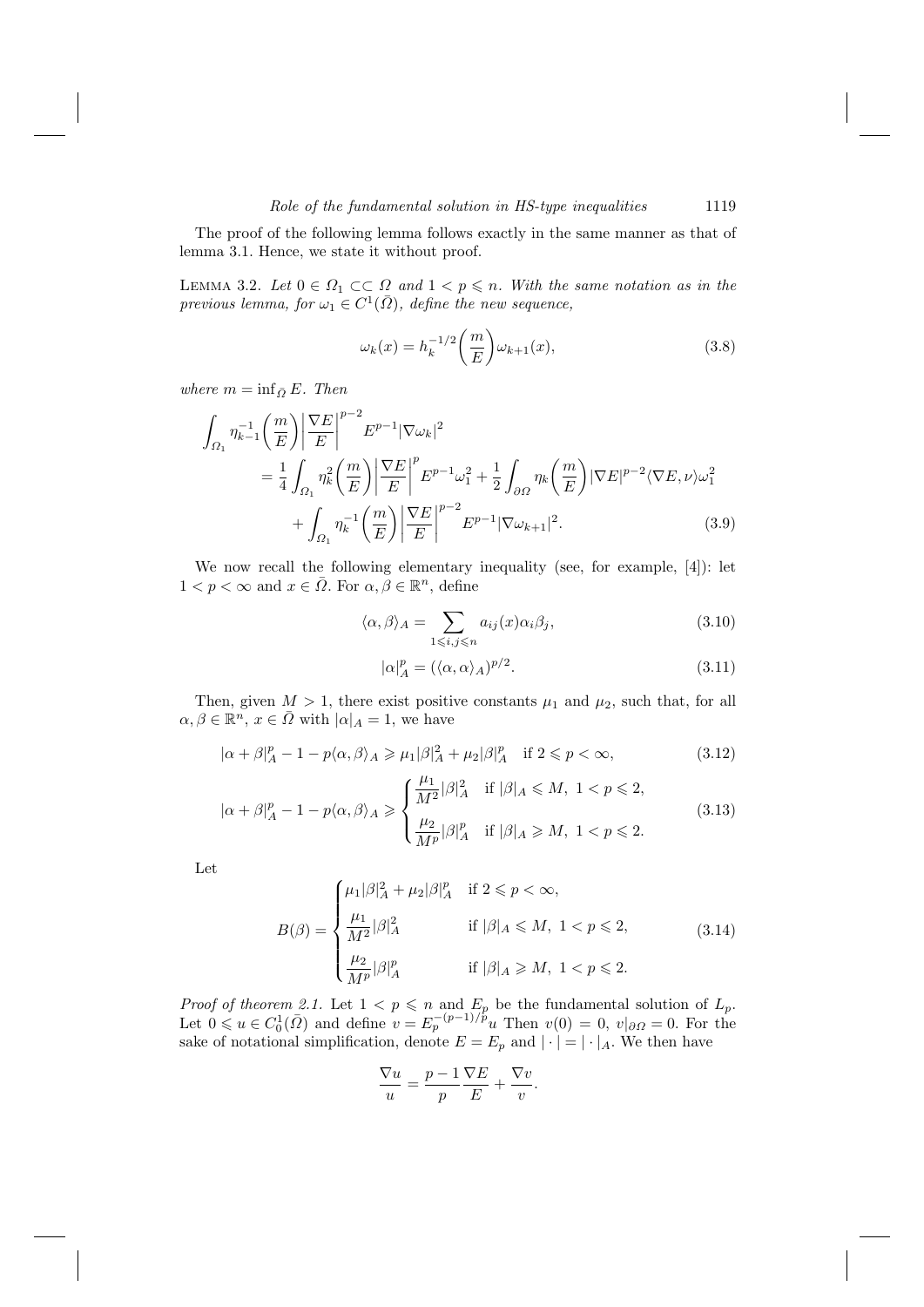and hence from  $(3.12)$ – $(3.14)$  we have

$$
\begin{split} |\nabla u|^{p} &= u^{p} \left| \frac{p-1}{p} \frac{\nabla E}{E} + \frac{\nabla v}{v} \right|^{p} \\ &= \left( \frac{p-1}{p} \right)^{p} u^{p} \left| \frac{\nabla E}{E} \right|^{p} \left| \frac{\nabla E}{|\nabla E|} + \frac{p}{p-1} \frac{E}{|\nabla E|} \frac{\nabla v}{v} \right|^{p} \\ &\geqslant \left( \frac{p-1}{p} \right)^{p} u^{p} \left| \frac{\nabla E}{E} \right|^{p} \left\{ 1 - \frac{p^{2}}{p-1} \frac{E}{|\nabla E|^{2}} \langle \nabla E, \nabla v \rangle + B \left( \frac{p}{p-1} \frac{E}{|\nabla E|} \frac{\nabla v}{v} \right) \right\}. \end{split} \tag{3.15}
$$

Hence,

$$
\int_{\Omega} |\nabla u|^p - \left(\frac{p-1}{p}\right)^p \int_{\Omega} \left|\frac{\nabla E}{E}\right|^p u^p \ge 0,
$$

and equal to zero if and only if  $u \equiv 0$ . This proves (2.12).

Let  $2 \leqslant p \leqslant n$ . Then, from (3.12), we have, for some constant  $\mu_1 > 0$ ,

$$
\int_{\Omega} u^{p} \left| \frac{\nabla E}{E} \right|^{p} B\left(\frac{p}{p-1} \frac{E}{|\nabla E|} \frac{\nabla v}{v}\right) \geq \frac{4\mu_{1}}{p^{2}} \int_{\Omega} u^{p} \left| \frac{\nabla E}{E} \right|^{p} \left| \frac{E}{|\nabla E|} \right|^{2} \left| \frac{\nabla v}{v} \right|^{2}
$$

$$
= \mu_{1} \int_{\Omega} \left| \frac{\nabla E}{E} \right|^{p-2} E^{p-1} |\nabla v^{p/2}|^{2}.
$$

Now let  $\omega_1 = v^{p/2}$  and define

$$
\omega_k = h_k^{-1/2} \bigg( \frac{R}{\rho} \bigg) \omega_{k+1}.
$$

Since  $v = u = 0$  on  $\partial\Omega$ ,  $\omega_1 = 0$  on  $\partial\Omega$ . Hence, from lemma 3.1, for any k we obtain

$$
\int_{\Omega} u^p \left| \frac{\nabla E}{E} \right|^p B\left(\frac{p}{p-1} \frac{E}{|\nabla E|} \frac{\nabla v}{v}\right)
$$
\n
$$
\geq \frac{1}{4} \mu_1 \int_{\Omega} \sum_{i=1}^k \eta_i^2 \left(\frac{R}{\rho}\right) \left| \frac{\nabla E}{E} \right|^p u^p - \frac{k}{R^{p-1}} \int_{\Sigma_R} |\nabla E|^{p-1} u^p. \quad (3.16)
$$

Combining this with  $(3.15)$  proves  $(2.13)$ . Again, with the same method as above (for  $2 \leq p \leq n$ ), (2.14) follows from lemma 3.2.

Let  $1 < p \le 2$  and  $0 \le u \in W_0^{1,p}(\Omega)$ . Let  $M > 0$ ,  $v = E^{-(p-1)/p}u$ . Then, as in (3.13), there exist constants  $\mu_1$  and  $\mu_2$  such that

$$
\int_{\Omega_1} |\nabla u|^p - \left(\frac{p-1}{p}\right)^p \int_{\Omega_1} \left|\frac{\nabla E}{E}\right|^p u^p
$$
\n
$$
\geq \frac{\mu_1}{M^2} \int_{\Omega_1^+} \left|\frac{\nabla E}{E}\right|^{p-2} E^{p-1} |\nabla v^{p/2}|^2 + \frac{\mu_2}{M^p} \int_{\Omega_1^-} E^{p-1} |\nabla v|^p, \quad (3.17)
$$

where

$$
\Omega_1^+ = \left\{ \frac{E}{v} \frac{|\nabla v|}{|\nabla E|} \leq M \right\} \quad \text{and} \quad \Omega_1^- = \left\{ \frac{E}{v} \frac{|\nabla v|}{|\nabla E|} \geq M \right\}.
$$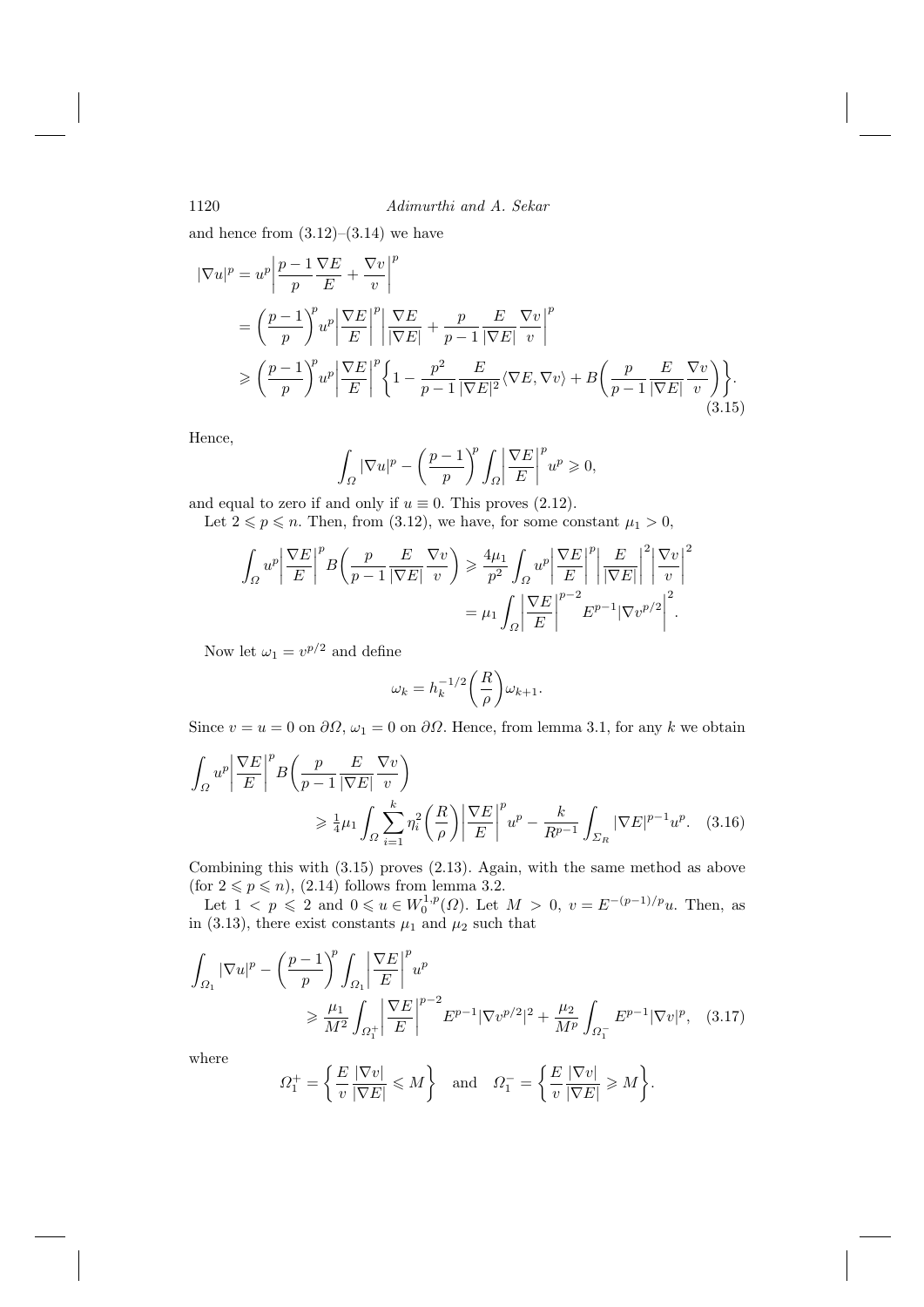Now regularize E and v by  $E_{\varepsilon}$ ,  $v_{\varepsilon}$  such that  $E_{\varepsilon}$ ,  $v_{\varepsilon} \in C^{\infty}(\Omega)$ ;  $E_{\varepsilon} > 0$ ,  $v_{\varepsilon} > 0$ <br>and, as  $\varepsilon \to 0$ ,  $E_{\varepsilon} \to E$  almost everywhere and  $v_{\varepsilon} \to v$  in  $C^{1}(\overline{\Omega}_{1})$ . As  $\varepsilon \to 0$ ,

$$
L_p E_{\varepsilon} = \delta_0 + o(1). \tag{3.18}
$$

Now choose  $M > 1$  such that  $M^2$  is a regular value of

$$
\frac{E_{\varepsilon}^2}{|\nabla E_{\varepsilon}|^2} \frac{|\nabla v_{\varepsilon}|^2}{v_{\varepsilon}^2}.
$$

By perturbing  $\Omega_1$  to  $\Omega_{\varepsilon}$  such that  $\Omega_{\varepsilon} \to \Omega_1$ ,  $0 \in \Omega_{\varepsilon}^+$ , and  $\partial \Omega_{\varepsilon}$  is transversal to  $\Gamma$ , where

$$
\Omega_{\varepsilon}^{+} = \{ x \in \bar{\Omega}_{\varepsilon} : E_{\varepsilon}^{2} |\nabla v_{\varepsilon}|^{2} < M^{2} |\nabla E_{\varepsilon}|^{2} v_{\varepsilon}^{2} \},
$$
\n
$$
\Omega_{\varepsilon}^{-} = \{ x \in \bar{\Omega}_{\varepsilon} : E_{\varepsilon}^{2} |\nabla v_{\varepsilon}|^{2} > M^{2} |\nabla E_{\varepsilon}|^{2} v_{\varepsilon}^{2} \},
$$
\n
$$
\Gamma = \{ x \in \bar{\Omega}_{\varepsilon} : E_{\varepsilon}^{2} |\nabla v_{\varepsilon}|^{2} = M^{2} |\nabla E_{\varepsilon}|^{2} v_{\varepsilon}^{2} \},
$$
\n
$$
m_{\varepsilon} = \inf_{\bar{\Omega}_{\varepsilon}} E_{\varepsilon}.
$$

Let  $\nu^+$  and  $\nu^-$  denote the unit outward normals to  $\partial \Omega_{\varepsilon}^+$  and  $\partial \Omega_{\varepsilon}^-$ , respectively, with respect to the common boundary  $\Gamma$ . Then  $\nu^+ = -\nu^-$ . From (3.17) and (3.18) we now have

$$
\int_{\Omega_{\varepsilon}^{+}} \left| \frac{\nabla E_{\varepsilon}}{E_{\varepsilon}} \right|^{p-2} E_{\varepsilon}^{p-1} |\nabla v_{\varepsilon}^{p/2}|^{2}
$$
\n
$$
\geq \frac{1}{4} \sum_{i=1}^{k} \int_{\Omega_{\varepsilon}^{+}} \eta_{i}^{2} \left( \frac{m_{\varepsilon}}{E_{\varepsilon}} \right) \left| \frac{\nabla E_{\varepsilon}}{E_{\varepsilon}} \right|^{p} E_{\varepsilon}^{p-1} v_{\varepsilon}^{p}
$$
\n
$$
+ \frac{1}{2} \sum_{i=1}^{k} \int_{\Gamma} \eta_{i} \left( \frac{m_{\varepsilon}}{E_{\varepsilon}} \right) |\nabla E_{\varepsilon}|^{p-2} \langle \nabla E_{\varepsilon}, \nu^{+} \rangle v_{\varepsilon}^{p}
$$
\n
$$
+ \frac{1}{2} \sum_{i=1}^{k} \int_{\partial \Omega_{\varepsilon}^{+} \cap \partial \Omega_{\varepsilon}} \eta_{i} \left( \frac{m_{\varepsilon}}{E_{\varepsilon}} \right) |\nabla E_{\varepsilon}|^{p-2} \langle \nabla E_{\varepsilon}, \nu \rangle v_{\varepsilon}^{p} + o(1). \tag{3.19}
$$

Now from  $(3.3)$  we have

$$
s\eta_i' = (h_1 + h_1 h_2 + \dots + h_1 h_i)\eta_i
$$
  
\n
$$
\geqslant \eta_i^2(s).
$$
 (3.20)

This gives us

$$
\int_{\Gamma} \eta_i \left( \frac{m_{\varepsilon}}{E_{\varepsilon}} \right) |\nabla E_{\varepsilon}|^{p-2} \langle \nabla E_{\varepsilon}, \nu^{+} \rangle v_{\varepsilon}^p
$$
\n
$$
= - \int_{\Gamma} \eta_i \left( \frac{m_{\varepsilon}}{E_{\varepsilon}} \right) |\nabla E_{\varepsilon}|^{p-2} \langle \nabla E_{\varepsilon}, \nu^{-} \rangle v_{\varepsilon}^p
$$
\n
$$
= \int_{\partial \Omega_{\varepsilon}^- \cap \partial \Omega_{\varepsilon}} \eta_i \left( \frac{m_{\varepsilon}}{E_{\varepsilon}} \right) |\nabla E_{\varepsilon}|^{p-2} \langle \nabla E_{\varepsilon}, \nu \rangle v_{\varepsilon}^p
$$
\n
$$
- \int_{\Omega_{\varepsilon}^-} |\nabla E_{\varepsilon}|^{p-2} \left\langle \nabla E_{\varepsilon}, \nabla \left( \eta_i \left( \frac{m_{\varepsilon}}{E_{\varepsilon}} \right) v_{\varepsilon}^p \right) \right\rangle + o(1)
$$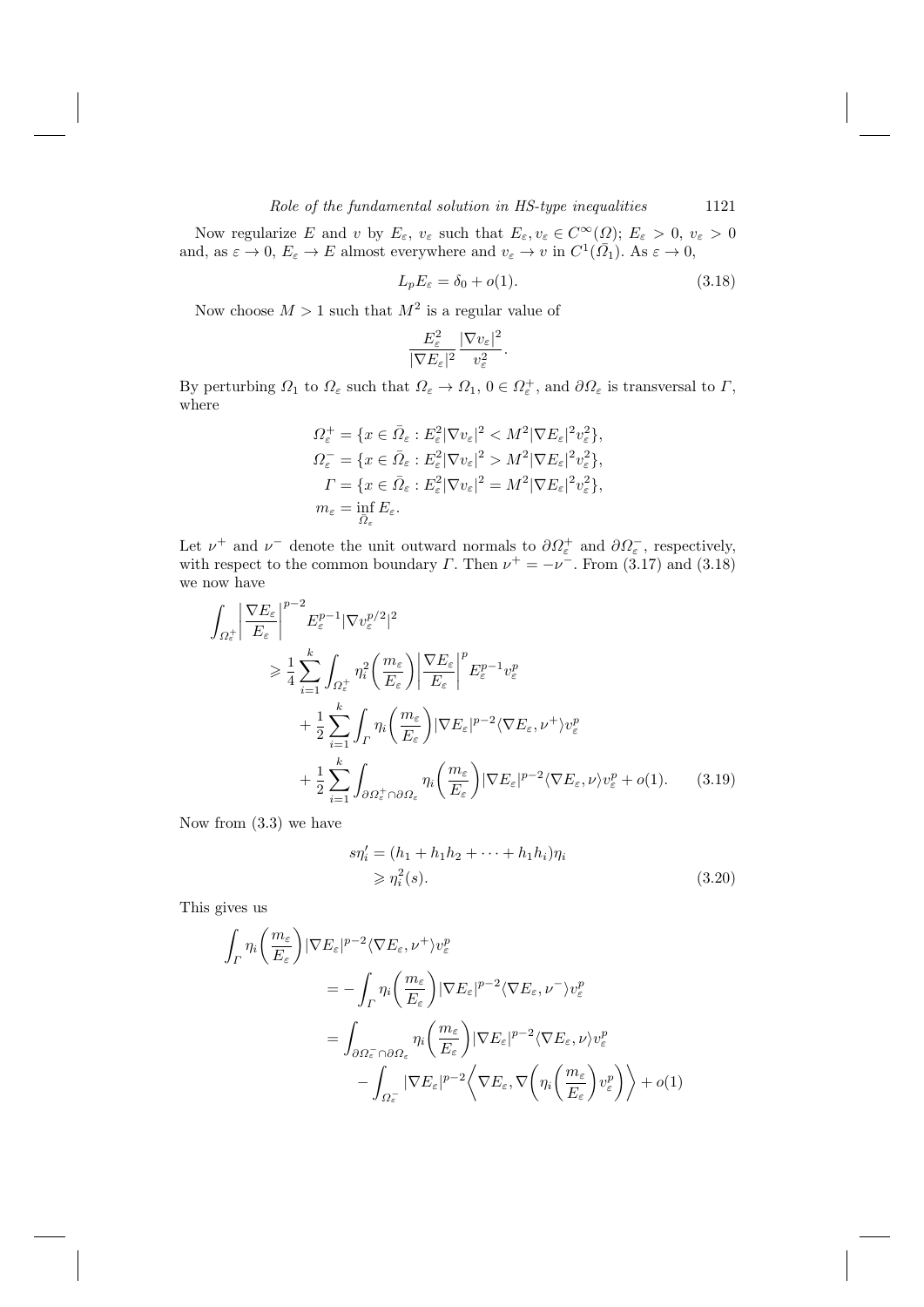$$
\geq -\int_{\partial\Omega_{\varepsilon}^{-}\cap\partial\Omega} \eta_i\left(\frac{m_{\varepsilon}}{E_{\varepsilon}}\right) |\nabla E_{\varepsilon}|^{p-2} \langle \nabla E_{\varepsilon}, \nu \rangle v_{\varepsilon}^p + \int_{\Omega_{\varepsilon}^{-}} \eta_i^2\left(\frac{m_{\varepsilon}}{E_{\varepsilon}}\right) \frac{|\nabla E_{\varepsilon}|^p}{E_{\varepsilon}} v_{\varepsilon}^p - p \int_{\Omega_{\varepsilon}^{-}} \eta_i\left(\frac{m_{\varepsilon}}{E_{\varepsilon}}\right) |\nabla E_{\varepsilon}|^{p-2} \langle \nabla E_{\varepsilon}, \nabla v_{\varepsilon} \rangle v_{\varepsilon}^{p-1} + o(1).
$$

Substituting this into  $(3.19)$ , we obtain

$$
\int_{\Omega_{\varepsilon}^{+}} \left| \frac{\nabla E_{\varepsilon}}{E_{\varepsilon}} \right|^{p-2} E_{\varepsilon}^{p-1} |\nabla v_{\varepsilon}^{p/2}|^{2}
$$
\n
$$
= \frac{1}{4} \sum_{i=1}^{k} \int_{\Omega_{\varepsilon}} \eta_{i}^{2} \left( \frac{m_{\varepsilon}}{E_{\varepsilon}} \right) \left| \frac{\nabla E_{\varepsilon}}{E_{\varepsilon}} \right|^{p-2} E_{\varepsilon}^{p-1} v_{\varepsilon}^{p}
$$
\n
$$
+ \frac{1}{2} \sum_{i=1}^{k} \int_{\partial \Omega_{\varepsilon}} \eta_{i} \left( \frac{m_{\varepsilon}}{E_{\varepsilon}} \right) |\nabla E_{\varepsilon}|^{p-2} \langle \nabla E_{\varepsilon}, \nu \rangle v_{\varepsilon}^{p}
$$
\n
$$
- \frac{1}{2} p \sum_{i=1}^{k} \int_{\Omega_{\varepsilon}^{-}} \eta_{i} \left( \frac{m_{\varepsilon}}{E_{\varepsilon}} \right) |\nabla E_{\varepsilon}|^{p-2} \langle \nabla E_{\varepsilon}, \nabla v_{\varepsilon} \rangle v_{\varepsilon}^{p-1} + o(1).
$$

Hence,

$$
\frac{\mu_1}{M^2} \int_{\Omega_{\epsilon}^{+}} \left| \frac{\nabla E_{\epsilon}}{E_{\epsilon}} \right|^{p-2} E_{\epsilon}^{p-1} |\nabla v_{\epsilon}^{p/2}|^{2} + \frac{\mu_2}{M^p} \int_{\Omega_{\epsilon}^{-}} E_{\epsilon}^{p-1} |\nabla v_{\epsilon}|^{p} + o(1) \n\geq \frac{\mu_1}{4M^2} \sum_{i=1}^{k} \int_{\Omega_{\epsilon}^{-}} \eta_{i}^{2} \left( \frac{m_{\epsilon}}{E_{\epsilon}} \right) \left| \frac{\nabla E_{\epsilon}}{E_{\epsilon}} \right|^{p} E_{\epsilon}^{p-1} v_{\epsilon}^{p} \n+ \frac{p\mu_1}{2M^2} \sum_{i=1}^{k} \int_{\partial \Omega_{\epsilon}} \eta_{i} \left( \frac{m_{\epsilon}}{E_{\epsilon}} \right) |\nabla E_{\epsilon}|^{p-2} \langle \nabla E_{\epsilon}, \nu \rangle v_{\epsilon}^{p} \n+ \int_{\Omega_{\epsilon}^{-}} \left\{ \frac{\mu_2}{M^p} E_{\epsilon}^{p-1} |\nabla v_{\epsilon}|^{p} - \frac{p\mu_1}{2M^2} \left( \sum_{i=1}^{k} \eta_{i} \left( \frac{m_{\epsilon}}{E_{\epsilon}} \right) \right) |\nabla E_{\epsilon}|^{p-2} \langle \nabla E_{\epsilon}, \nabla v_{\epsilon} \rangle v_{\epsilon}^{p-1} \right\} \n\geq \frac{\mu_1}{4M^2} \sum_{i=1}^{k} \int_{\Omega_{\epsilon}} \eta_{i}^{2} \left( \frac{m_{\epsilon}}{E_{\epsilon}} \right) \left| \frac{\nabla E_{\epsilon}}{E_{\epsilon}} \right|^{p} E_{\epsilon}^{p-1} v_{\epsilon}^{p} \n+ \frac{\mu_1}{4M^2} \sum_{i=1}^{k} \int_{\partial \Omega_{\epsilon}} \eta_{i} \left( \frac{m_{\epsilon}}{E_{\epsilon}} \right) |\nabla E_{\epsilon}|^{p-2} \langle \nabla E_{\epsilon}, \nu \rangle v_{\epsilon}^{p} \n+ \int_{\Omega_{\epsilon}^{-}} \left\{ \frac{\mu_2}{M^p} - \frac{k\mu_1}{2M^{p+1}} \right
$$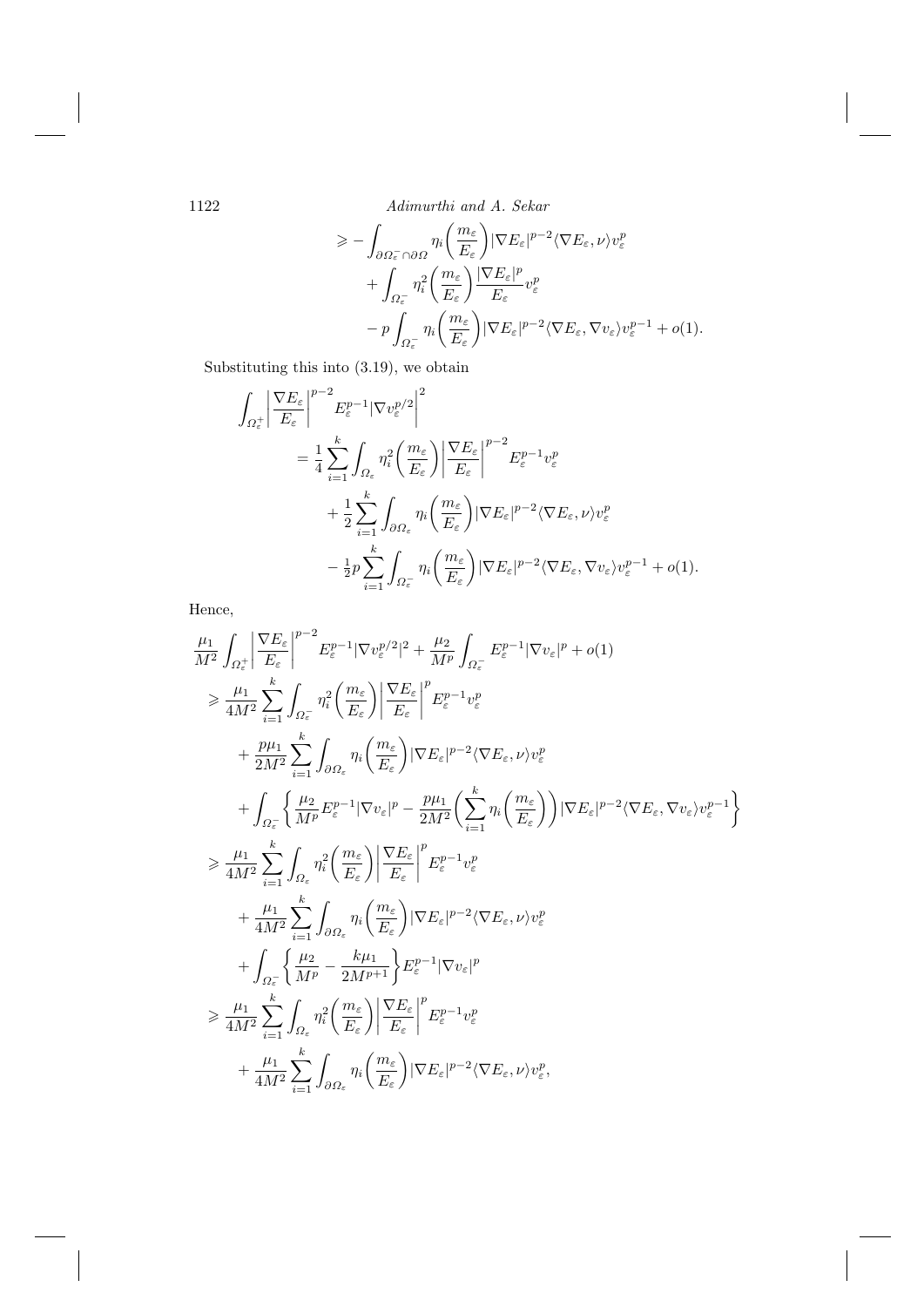provided that  $M \geq (p k \mu_1)/2 \mu_2$ . Now, from (3.17) and the above inequality, given that  $M \geqslant (k\mu_1)/2\mu_2$ , we have

$$
\int_{\Omega_1} |\nabla u|^p - \left(\frac{p-1}{p}\right)^p \int_{\Omega_1} \left|\frac{\nabla E}{E}\right|^p u^p + o(1)
$$
\n
$$
\geq \frac{\mu_1}{M^2} \int_{\Omega_{\varepsilon}^+} \left|\frac{\nabla E_{\varepsilon}}{E_{\varepsilon}}\right|^{p-2} E_{\varepsilon}^{p-1} |\nabla v_{\varepsilon}^{p/2}|^2 + \frac{\mu_2}{M^p} \int_{\Omega_{\varepsilon}^-} E_{\varepsilon}^{p-1} |\nabla v_{\varepsilon}|^p
$$
\n
$$
\geq \frac{\mu_1}{4M^2} \sum_{i=1}^k \int_{\Omega_{\varepsilon}} \eta_i^2 \left(\frac{m_{\varepsilon}}{E_{\varepsilon}}\right) \left|\frac{\nabla E_{\varepsilon}}{E_{\varepsilon}}\right|^p E_{\varepsilon}^{p-1} v_{\varepsilon}^p
$$
\n
$$
+ \frac{\mu_1}{4M^2} \sum_{i=1}^k \int_{\partial \Omega_{\varepsilon}} \eta_i \left(\frac{m_{\varepsilon}}{E_{\varepsilon}}\right) |\nabla E_{\varepsilon}|^{p-2} \langle \nabla E_{\varepsilon}, \nu \rangle v_{\varepsilon}^p.
$$

Now letting  $\varepsilon \to 0$  and using the fact that  $v|_{\partial \Omega_1} = 0$ , we obtain the desired inequality  $(2.14)$ .

In order to prove theorem 2.2, we need to obtain an analogous lemma to lemma 3.1 for the Heisenberg group.

LEMMA 3.3. Let  $\Omega \subset \mathbb{H}^n$  be a bounded domain and  $R > 0$  such that  $f < R$  in  $\overline{\Omega}$ .<br>Let  $1 < p \le n + 2$  and  $L_p$  and  $E_p$  be defined as in (2.20) and (2.22), respectively.<br>There then exists a constant  $C_p \in \mathbb{R}$  such

 $(i)$  We set

$$
L_p E_p = C_p \delta_0. \tag{3.21}
$$

(ii) In  $\mathbb{H}^n \setminus (0)$ , if  $p < n+2$  and in  $\Omega \setminus (0)$ , if  $p = n+2$ , we see that  $W_p = E_p^{(p-1)/p}$  $satisfies$ 

$$
L_p W_p + \left(\frac{p-1}{p}\right)^p \left|\frac{\nabla_{\mathbb{H}} E_p}{E_p}\right|^p \frac{W_p^{p-1}}{|z|^{p-2}} = 0.
$$
 (3.22)

(iii) Let  $\omega_1 \in C^1(\overline{\Omega})$  and define  $\omega_k$  inductively by

$$
\omega_k = h_k^{-1/2} \left(\frac{R}{f}\right) \omega_{k+1}.\tag{3.23}
$$

Then

$$
\int_{\Omega} \eta_{k-1}^{-1} \left(\frac{R}{f}\right) \left| \frac{\nabla_{\mathbb{H}} E_{p}}{E_{p}} \right|^{p-2} E_{p}^{p-1} \frac{|\nabla_{\mathbb{H}} (\omega_{k})|^{2}}{|z|^{p-2}} \n= \frac{1}{2} \int_{\Omega} \eta_{k}^{-1} \left(\frac{R}{f}\right) \left| \frac{\nabla_{\mathbb{H}} E_{p}}{E_{p}} \right|^{p-2} E_{p}^{p-1} \frac{|\nabla_{\mathbb{H}} \omega_{k+1}|^{2}}{|z|^{p-2}} \n+ \frac{1}{4} \int_{\Omega} \eta_{k}^{2} \left(\frac{R}{f}\right) \left| \frac{\nabla_{\mathbb{H}} E_{p}}{E_{p}} \right|^{p} E_{p}^{p-1} \frac{\omega_{1}}{|z|^{p-2}} \n+ \frac{1}{2} \int_{\partial \Omega} \eta_{k} \left(\frac{R}{f}\right) |\nabla_{\mathbb{H}} E_{p}|^{p-2} \langle \nabla_{\mathbb{H}} E_{p}, \nu_{\mathbb{H}} \rangle \frac{\omega_{1}^{2}}{|z|^{p-2}}, \qquad (3.24)
$$

where  $\nu_{\mathbb{H}}$  is the normal corresponding to  $\partial\Omega$  associated to the sub-Laplac $ian L_2.$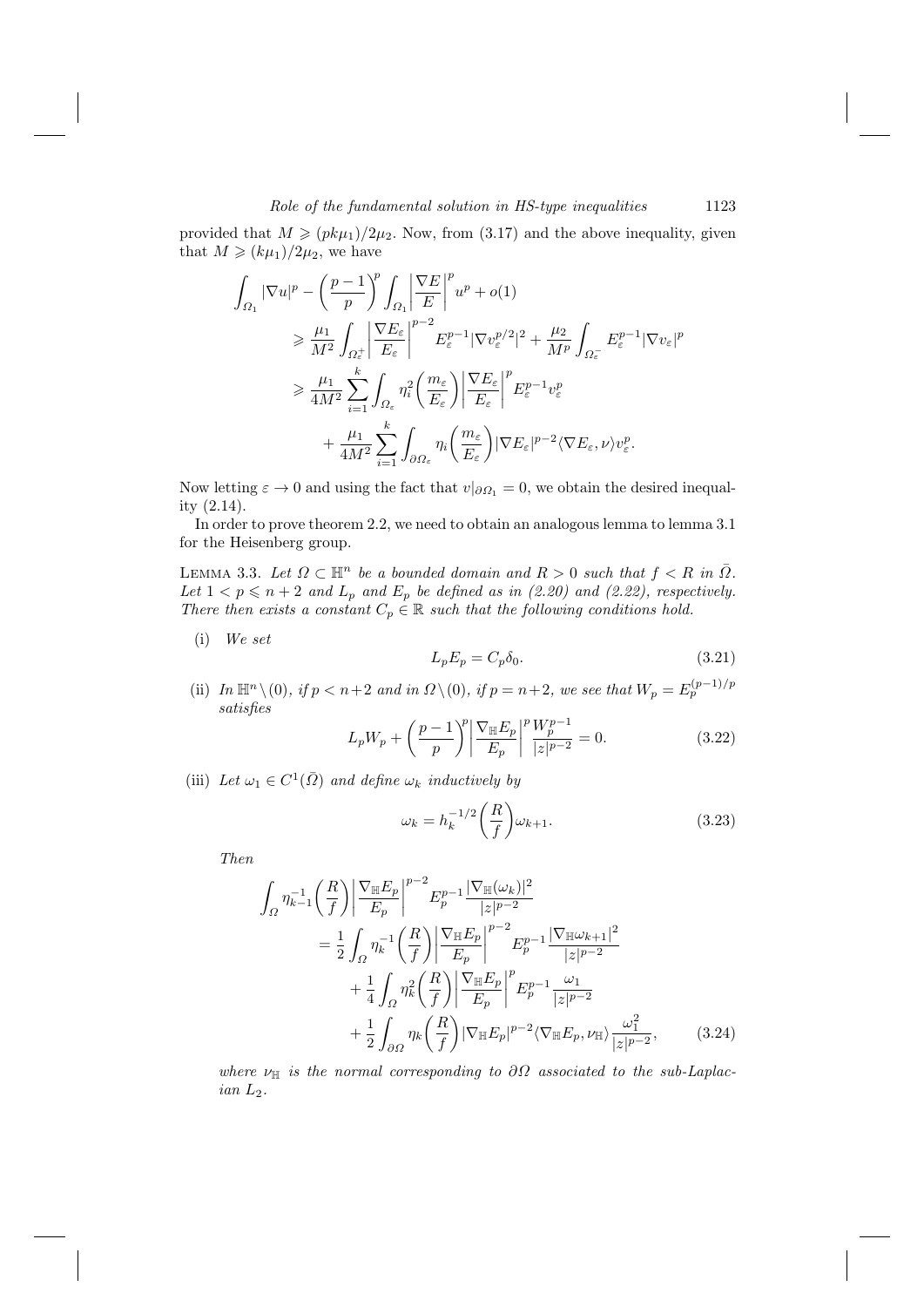*Proof of lemma 3.3.* By direct calculations, we have the following identities. Let  $f(x, y, t) = (|x|^2 + |y|^2)^4 + t^2 = |z|^4 + t^2$ . Then,

$$
X_j f = 4(x_j|z|^2 + y_j t),
$$
  
\n
$$
Y_j f = 4(y_j|z|^2 - x_j t),
$$
  
\n
$$
|\nabla_{\mathbb{H}} f|^2 = 16|z|^2 f.
$$
\n(3.25)

Let  $F_0 = f^{-n/2}$ . Then, by direct calculation (see [19]), there exists a  $c \in \mathbb{R}$  such that

$$
L_2 F_0 = C \delta_0. \tag{3.26}
$$

There exists a  $C_1 = C_1(n, p, \mathbb{R})$  such that, from (3.25),

$$
\left| \frac{\nabla_{\mathbb{H}} E_p}{|z|} \right|^{p-2} X_j E_j = C_1 f^{-(n/2)-1}(X_j f) = C_1 X_j(f^{-n/2}). \tag{3.27}
$$

Hence, from  $(3.26)$  we have

$$
L_p F_p = C_1 C \delta_0. \tag{3.28}
$$

 $\Box$ 

This proves  $(3.21)$ .

For  $(x, y, t) \neq 0$  we have  $0 < E_p \in C^{\infty}$ . Hence,

$$
\nabla_{\mathbb{H}} W_p = \left(\frac{p-1}{p}\right) \frac{W_p}{E_p} \nabla_{\mathbb{H}} E_p,
$$
\n
$$
\left| \frac{\nabla_{\mathbb{H}} W_p}{|z|} \right|^{p-2} X_j W_p = \left(\frac{p-1}{p}\right)^{p-1} E_p^{(p-1)/p} \left| \frac{\nabla_{\mathbb{H}} E_p}{|z|} \right|^{p-2} X_j E_p.
$$

Hence,

$$
-L_p W_p = \left(\frac{p-1}{p}\right)^p E_p^{(-2p+1)/p+p} \frac{|\nabla_{\mathbb{H}} E_p|^p}{|E_p|^p |z|^{p-2}} + \left(\frac{p-1}{p}\right)^{p-1} E_p^{-(p-1)/p} L_p E_p
$$

$$
= \left(\frac{p-1}{p}\right) \left|\frac{\nabla_{\mathbb{H}} E_p}{E_p}\right|^p \frac{W_p^{p-1}}{|z|^{p-2}}.
$$

This proves  $(3.22)$ .

From  $(3.21)$ , the proof of  $(3.24)$  follows exactly as in lemma 3.1 and hence we omit its proof. This proves the lemma.  $\Box$ 

*Proof of theorem 2.2.* Let  $1 < p \le n + 2$  and  $E_p$ ,  $\Omega$  and R be as defined in (2.22) with the condition that  $f < R$  in  $\overline{\Omega}$ . For the sake of notational simplification we set  $E = E_p$  and  $\nabla_{\mathbb{H}} = \nabla$ . Let  $0 \le u \in C_0^1(\mathbb{H}^n)$  if  $p < n+2$  and  $u \in C_0^1(\Omega)$  if  $p = n+2$ .<br>Let  $v = E^{-(p-1)/p}u$ . Then  $v \ge 0$  and  $v(0) = 0$ . Hence,

$$
\frac{\nabla u}{u} = \left(\frac{p-1}{p}\right)\frac{\nabla E}{E} + \frac{\nabla v}{v}.
$$

Then, from  $(3.12)$ – $(3.14)$  we have

$$
|\nabla u|^p \geqslant \bigg(\frac{p-1}{p}\bigg)^p u^p \bigg|\frac{\nabla E}{E}\bigg|^p \bigg\{1 - \frac{p^2}{p-1} \frac{E}{|\nabla E|^2} \bigg\langle \nabla E, \frac{\nabla v}{v} \bigg\rangle + B \bigg(\frac{p}{p-1} \frac{E}{|\nabla E|} \frac{\nabla v}{v} \bigg) \bigg\}.
$$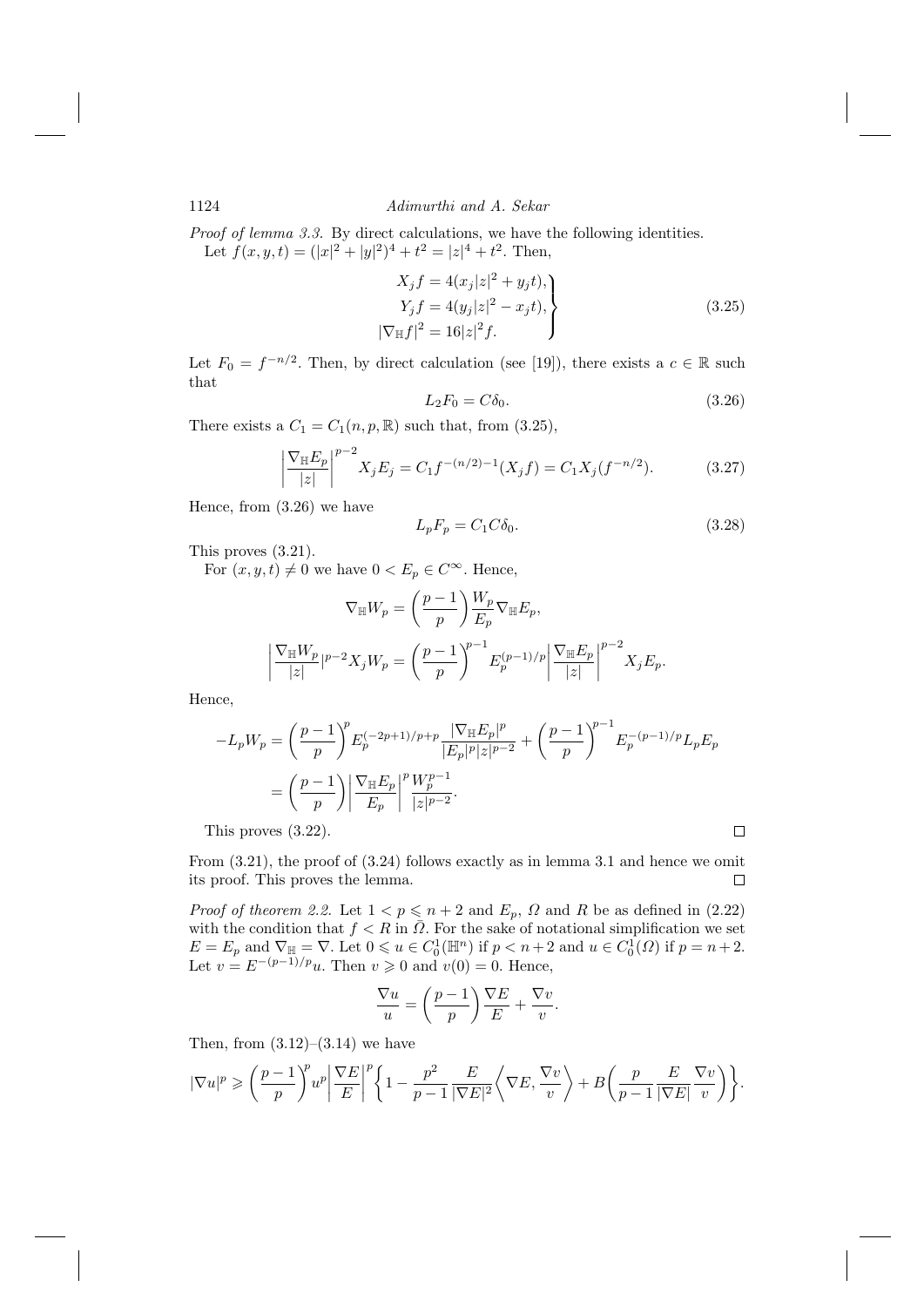Hence, for  $p < n + 2$ ,

$$
\int_{\mathbb{H}^n} \frac{|\nabla u|^p}{|z|^{p-2}} - \left(\frac{p-1}{p}\right)^p \int_{\mathbb{H}^n} \left|\frac{\nabla E}{E}\right|^p \frac{u^p}{|z|^{p-2}}\n\n\ge -\left(\frac{p-1}{p}\right)^{p-1} \int_{\mathbb{H}^n} \frac{|\nabla E|^{p-2}}{|z|^{p-2}} \langle \nabla E, \nabla v^p \rangle\n\n+ \left(\frac{p-1}{p}\right)^p \int_{\mathbb{H}^n} \frac{u^p}{|z|^{p-2}} \left|\frac{\nabla E}{E}\right|^p B\left(\frac{p}{p-1} \frac{E}{|\nabla E|} \frac{\nabla v}{v}\right)\n\n\ge 0.
$$
\n(3.29)

If  $p = n + 2$ , we can replace  $\mathbb{H}^n$  by  $\Omega$  in the above inequality to obtain

$$
\int_{\Omega} \frac{|\nabla u|^p}{|z|^{p-2}} - \left(\frac{p-1}{p}\right)^p \int_{\Omega} \left|\frac{\nabla E}{E}\right|^p \frac{u^p}{|z|^{p-2}} \geq 0. \tag{3.30}
$$

From  $(3.25)$  and  $(2.22)$  we have

$$
\left(\frac{p-1}{p}\right)^p \left|\frac{\nabla E}{E}\right|^p \frac{1}{|z|^{p-2}} = \begin{cases} \left(\frac{n+2-p}{2p}\right)^p \frac{|z|^2}{f^{p/2}} & \text{if } 1 < p < n+2, \\ \left(\frac{p-1}{p}\right)^p \frac{|z|^2}{(\log(R/f))^p f^{p/2}} & \text{if } p = n+2. \end{cases}
$$
(3.31)

Substituting this in  $(3.30)$  gives  $(2.24)$ . Next we claim that

$$
\left(\frac{n+2-p}{2p}\right)^p
$$

is the best constant in  $(2.24)$  if  $p < n + 2$  and that

$$
\left(\frac{p-1}{p}\right)^{\!p}
$$

is the best constant if  $p = n + 2$ .

Let  $1 < p < n + 2$  and  $\varepsilon > 0$ ,  $R > 0$ . Define W by

$$
W = \begin{cases} \varepsilon^{-(n+2-p)/2p} & \text{if } f \leq \varepsilon, \\ f^{-(n+2-p)/2p} & \text{if } \varepsilon \leq f \leq R, \\ R^{-(n+2-p)/2p} \left(2 - \frac{f}{R}\right) & \text{if } R \leqslant f \leqslant 2R, \\ 0 & \text{if } f \geqslant 2R. \end{cases}
$$

Then

$$
\int_{\mathbb{H}^n} \frac{|\nabla W|^p}{|z|^{p-2}} = \left(\frac{2(n+2-p)}{p}\right)^p \int_{\varepsilon \le f \le R} |z|^2 f^{-(n+2)/2} \n+ O\left(R^{-(n+2+p)/2} \int_{R \le f \le 2R} |z|^2 f^{p/2}\right) \n= \left(\frac{2(n+2-p)}{p}\right)^p \int_{\varepsilon \le f \le R} |z|^2 f^{-(n+2)/2} + O(1)
$$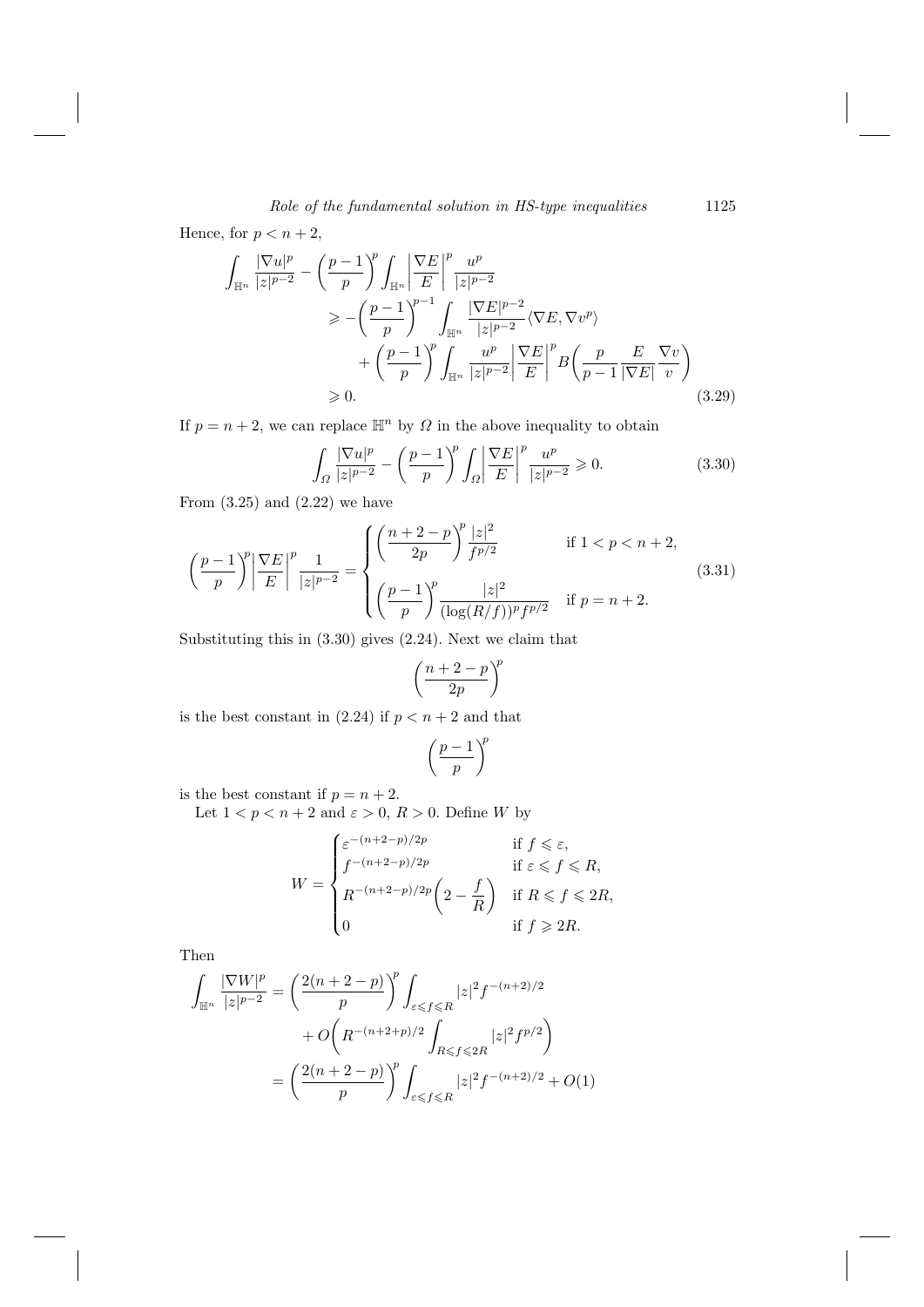$$
\int_{\mathbb{H}^n} \frac{|W|^p |z|^2}{f^{p/2}} = O\left(\varepsilon^{-(n+2-p)/2} \int_{f \leqslant \varepsilon} \frac{|z|^2}{f^{p/2}} + R^{-(n+2-p)/2} \int_{R \leqslant f \leqslant 2R} \frac{|z|^2 (2R - f)^p}{f^{p/2}} + \int_{\varepsilon \leqslant f \leqslant R} |z|^2 f^{-(n+2)/2} \right)
$$
  
=  $O(1) + \int_{\varepsilon \leqslant f \leqslant R} |z|^2 f^{-(n+2)/2}.$ 

Since

$$
\lim_{\substack{\varepsilon \to 0, \\ R \to \infty}} \int_{\varepsilon \leqslant f \leqslant R} |z|^2 f^{-(n+2)/2} = \infty,
$$

we get

$$
\lim_{\substack{\varepsilon \to 0, \\ R \to \infty}} \int_{\mathbb{H}^n} \frac{|\nabla W|^p}{|z|^p} \left( \int_{\mathbb{H}^n} \frac{|z|^2 |W|^p}{f^{p/2}} \right)^{-1} = \left( \frac{2(n+2-p)}{p} \right)^p. \tag{3.32}
$$

Similar truncation also proves the result for  $p = n + 2$ . This proves the claim. Let  $2 \leqslant p \leqslant n+2$ . Then from (3.12) and (3.29), there exists an  $M_1$  such that

$$
\int_{\Omega} \frac{|\nabla u|^p}{|z|^{p-2}} - \left(\frac{p-1}{p}\right)^p \int_{\Omega} \left|\frac{\nabla E}{E}\right|^p \frac{|u|^p}{|z|^{p-2}} \ge M_1 \int_{\Omega} \left|\frac{\nabla E}{E}\right|^{p-2} E^{p-1} \frac{|\nabla v^{p/2}|^2}{|z|^{p-2}}. \tag{3.33}
$$

Since  $u|_{\partial\Omega} = 0$ , as in theorem 2.1, from (3.24) we have

$$
\begin{split} \int_{\varOmega} \frac{|\nabla u|^p}{|z|^{p-2}} - \left(\frac{p-1}{p}\right)^{\!p} \int_{\varOmega} \left|\frac{\nabla E}{E}\right|^p \frac{|u|^p}{|z|^{p-2}} \geqslant \frac{M_1}{4} \sum_{i=1}^{\infty} \int_{\varOmega} \eta_i^2 \left(\frac{R}{f}\right) \left|\frac{\nabla E}{E}\right|^p \frac{|u|^p}{|z|^{p-2}} \\ = \frac{M_1}{4} \sum_{i=1}^{\infty} \int_{\varOmega} \frac{\eta_i^2 (R/f)|z|^2 |u|^p}{(|z|^4 + t^2)^{p/2}}. \end{split}
$$

This proves  $(2.25)$ .

Following the same method as in theorem 2.1,  $(2.26)$  and  $(2.27)$  follow. This proves the theorem.  $\Box$ 

# 4. Remarks and extensions

# 4.1. Open problem

Let  $E_P$  be as in (2.4) and let  $w_p = E_p^{(p-1)/p}$ . Then, in the sense of distributions,  $w_p$  satisfies

$$
L_p w_p - \left(\frac{p-1}{p}\right)^p \left|\frac{\nabla E_p}{E_p}\right|^p w_p^{p-1} = 0 \quad \text{in } \Omega \setminus (0),
$$
  

$$
w_p|_{\partial \Omega} = 0.
$$
 (4.1)

In view of this, is  $((p-1)/p)^p$  the best constant in the Hardy-Sobolev inequality (2.12)? For  $p = 2$ , using the regularity of  $E_2$ , is it possible to prove that  $\frac{1}{4}$  is the best constant?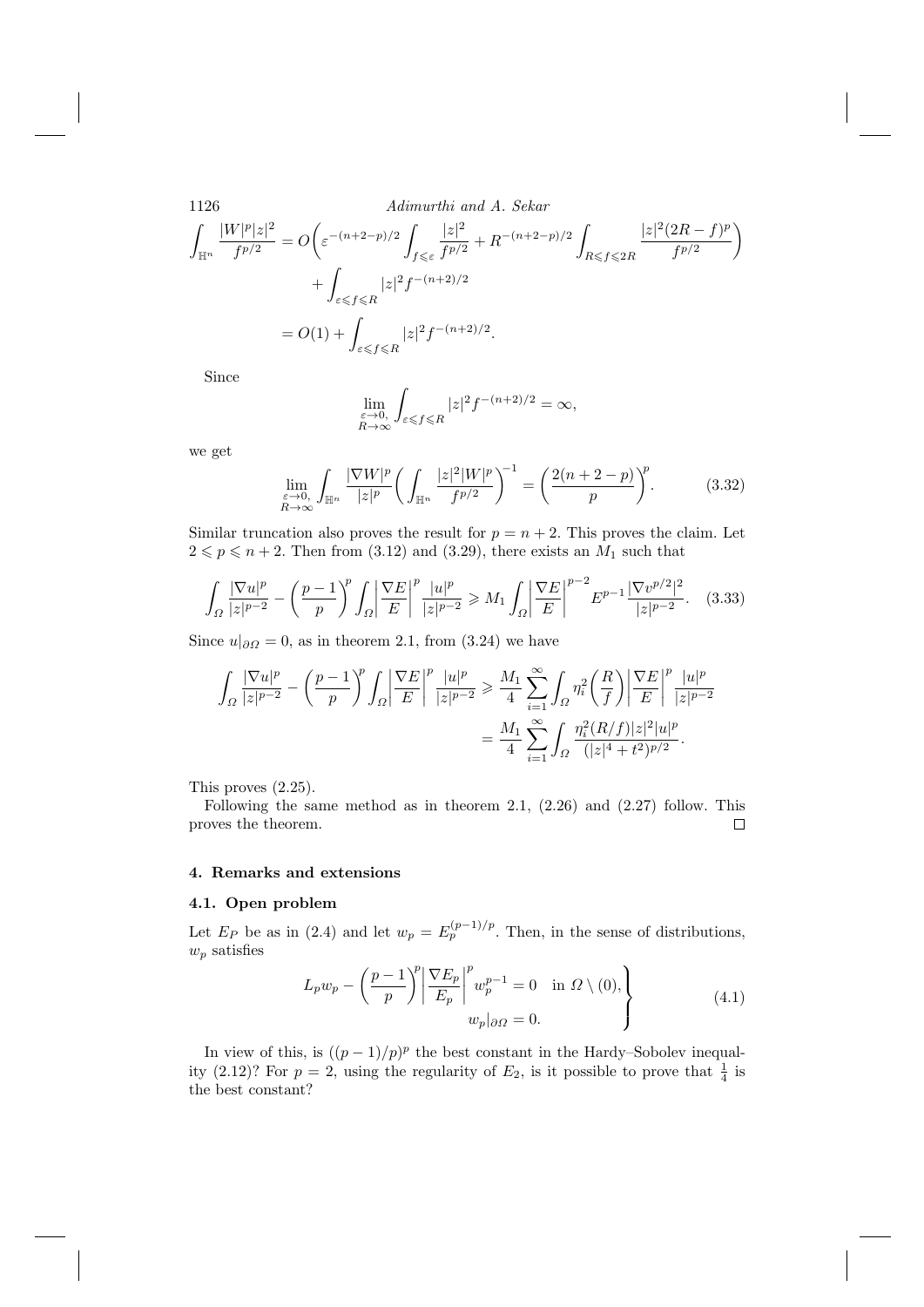## 4.2. Interior and boundary Hardy-Sobolev-type inequalities

Here we consider extensions in which we make use of distributions that need not be a fundamental solution. For example, let  $L$  be the second-order elliptic operator in divergence form and let  $\nabla_L$  be the associated gradient with respect to  $L.$  Let  $\mu$ be a measure in  $\Omega$ . Assume that there exist  $E \in L^1_{loc}(\Omega)$  such that

- (i)  $E \geq 0$  and  $E \in C^1(\Omega \setminus \text{supp}(\mu)),$
- (ii)  $E|_{\text{supp }\mu} = \infty$ ,
- (iii)  $LE = \mu$ .

Then we can obtain an analogous HS-type inequality by considering  $v = E^{-1/2}u$ ,  $u \in C_0^1(\Omega)$ :

$$
\int_{\Omega} |\nabla_L u|^2 - \frac{1}{4} \int_{\Omega} \left| \frac{\nabla_L E}{E} \right|^2 u^2 = \int_{\Omega} |\nabla_L v|^2 E \ge 0.
$$

For example, we take  $\mu = \sum_{i=1}^{k} \delta_{x_i}, x_i \in \Omega, L = -\Delta$  and

$$
E = \sum_{i=1}^{k} \frac{c}{|x - x_i|^{n-2}}
$$

for an appropriate constant c. This satisfies (i)–(iii). Then, for all  $u \in C_0^1(\Omega)$ , we have

$$
\int_{\Omega} |\nabla u|^2 - \left(\frac{n-2}{2}\right)^2 \int_{\Omega} \left| \sum_{i=1}^k \frac{x - x_i}{|x - x_i|^n} \right|^2 \left( \left| \sum_{i=1}^k \frac{1}{|x - x_i|^{n-2}} \right|^{-2} \right) u^2 \ge 0
$$

$$
\left( \frac{n-2}{2} \right)^2
$$

and

$$
\left(\frac{n-2}{2}\right)^n
$$

is the best constant and is never achieved.

Next we can also combine the interior and boundary HS-type inequalities. For example, let  $\Omega$  be a ball,  $B(R)$ , of radius R and let  $A = ((\delta_{ij}))_{1 \leq i,j \leq n}$  and  $p = 2$ ,  $n \geqslant 3$ . Then

$$
E_2 = C \left( \frac{1}{|x|^{n-2}} - \frac{1}{R^{n-2}} \right),
$$
  

$$
\left| \frac{\nabla E_2}{E_2} \right| = \frac{n-2}{|x|(1 - (|x|/R)^{n-2})}.
$$

Then the HS inequality (2.12) implies that, for all  $u \in H_0^1(B(R))$ ,

$$
\int_{B(R)} |\nabla u|^2 - \left(\frac{n-2}{2}\right)^2 \int_{B(R)} \frac{u^2}{|x|^2 (1 - (|x|/R)^{n-2})^2} \ge 0
$$

and it is easy to show that

$$
\left(\frac{n-2}{2}\right)^2
$$

is the best constant and is never achieved. This inequality combines both the interior and the boundary HS inequalities.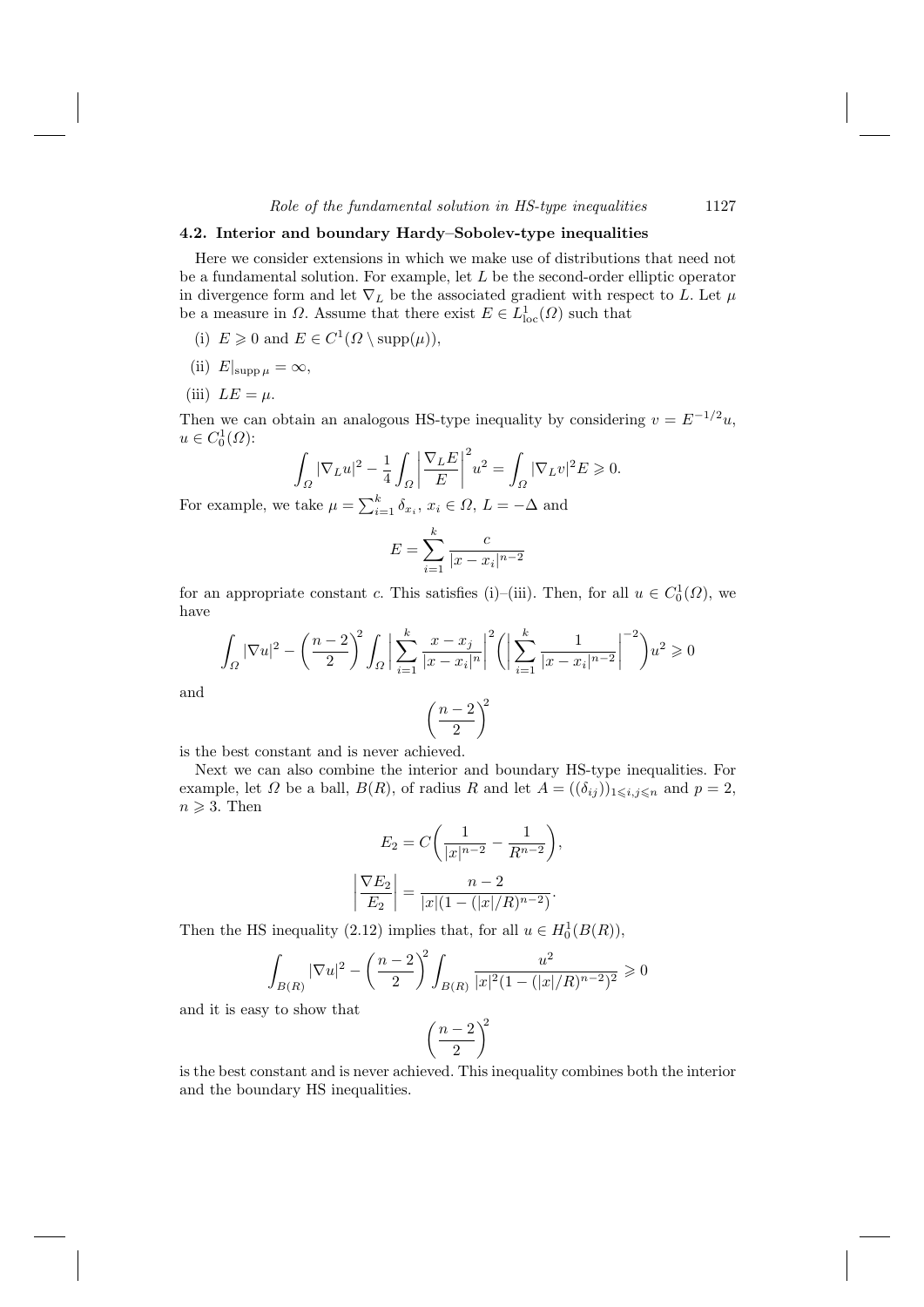#### 4.3. Extension to compact manifolds

The analysis here is easily extended to the compact Riemannian manifold  $(M, g)$ of dimension n. For  $1 < p \le n$ ,  $0 \in M$ , let  $E_p$  be the fundamental solution of

$$
-\Delta_p E_p + E_p^{p-1} = \delta_0 \quad \text{if } \partial M = \emptyset, -\Delta_p E_p = \delta_0 \quad \text{if } \partial M \neq \emptyset, E_p = 0 \quad \text{on } \partial M,
$$
 (4.2)

where  $\Delta_p$  is the analogous p-Laplacian generated by the metric g. Using this  $E_p$ as in theorem 2.1, we may obtain the corresponding HS-type inequality. The main point here is that if  $\partial M = \emptyset$ , then the zero on the right-hand side of the HS inequality will be replaced by a negative constant multiplied by the  $L_p$  norm of the function [2].

To illustrate this, take  $p = 2$  and  $\partial \Omega = \phi$ . The fundamental solution  $E_2$  then exists and satisfies (4.2). For  $u \in C^1(M)$ , let  $v = E_2^{-1/2}u$  and calculate  $|\nabla u|^2$  as above, to obtain

$$
\int_M |\nabla u|^2 = \frac{1}{4} \int_M \left| \frac{\nabla E}{E} \right|^2 u^2 + \frac{1}{2} \int_M \langle \nabla E \cdot \nabla v^2 \rangle + \int_M |\nabla v|^2 E
$$

and

$$
\int_M \langle E \cdot \nabla v^2 \rangle = v^2(0) - \int_M E v^2 = - \int_M E v^2 = - \int_M u^2.
$$

Hence, we obtain an inequality and call it the HS-type inequality given by

$$
\int_M |\nabla u|^2 - \frac{1}{4} \int_M \left| \frac{\nabla E}{E} \right|^2 u^2 + \frac{1}{2} \int_M u^2 = \int_M |\nabla v|^2 E \ge 0,
$$

where  $\frac{1}{4}$  and  $\frac{1}{2}$  are the best constants. Hence, we get an extra term in the inequality since  $1 \in C^1(M)$ .

#### 4.4. Extension to non-compact manifolds

Let  $(M, g)$  be an open Riemannian manifold without boundary. Again for  $1 <$  $p \leq n$ , if there exists a fundamental solution  $E_p$  (as in the Euclidean case, see [2]) of the  $p$ -Laplacian, then we can obtain the analogous HS-type inequality by the method described in the theorems here. In particular, we can calculate the HS-type inequality for symmetric spaces. In order to illustrate this, we will give the example of an upper half-plane with the Poincaré metric (see [14] for details).

### 4.4.1. HS-type inequality on the upper half-plane

Let  $H = \{z = x + iy : y > 0\}$  denote the upper half-plane. The Poincaré metric<br>on H is given by  $ds^2 = y^{-2}(dx^2 + dy^2)$ . Corresponding to this, the gradient  $\nabla_H$ , the Laplace–Beltrami operator  $\Delta_H$  and the fundamental solution  $E_H$  are respectively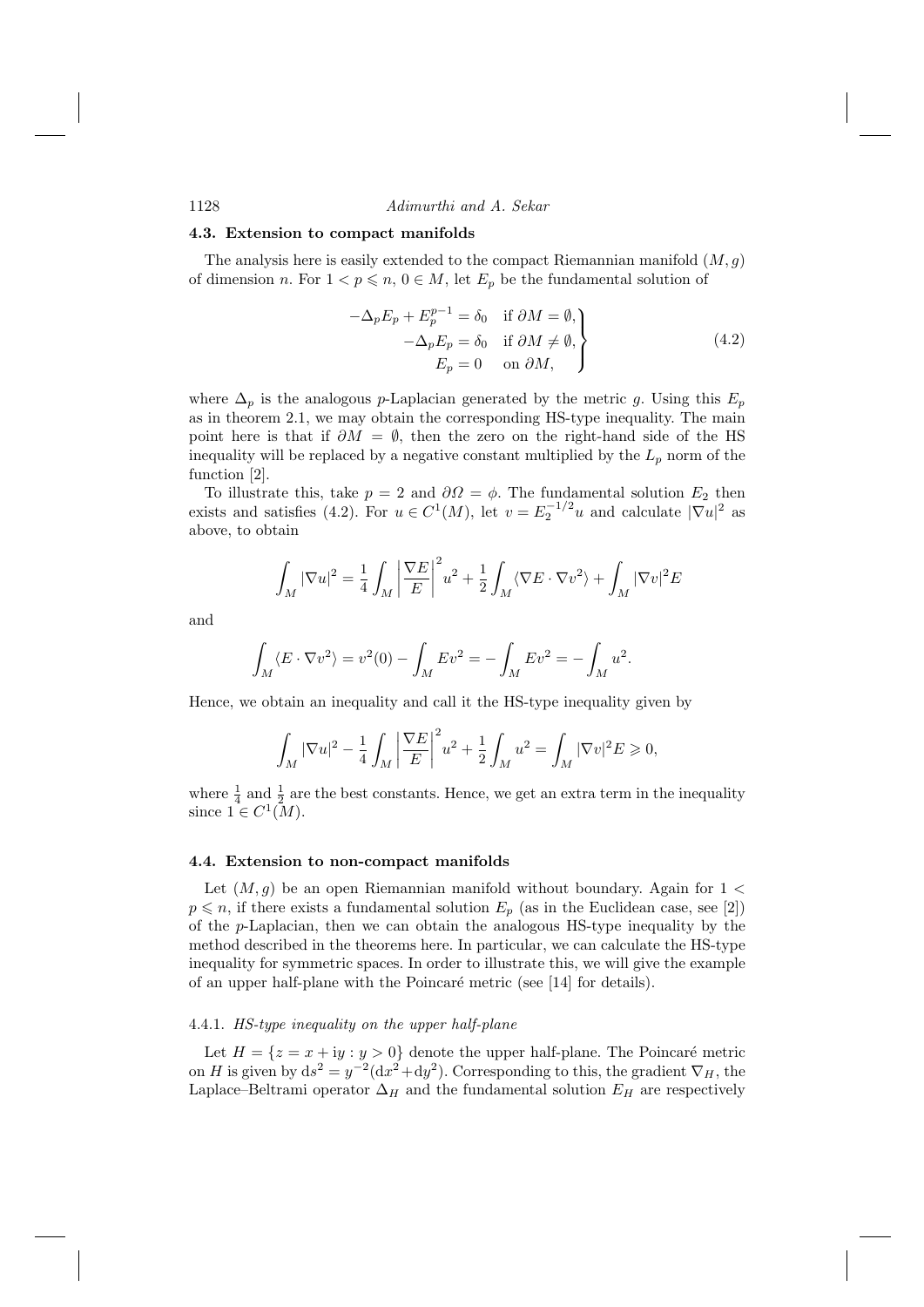given by

$$
d^{2}(z, z') = \frac{|z - z'|^{2}}{4yy'},
$$
  
\n
$$
\nabla_{H}\phi = y^{2} \left(\frac{\partial\phi}{\partial x}, \frac{\partial\phi}{\partial y}\right),
$$
  
\n
$$
\Delta_{H}\phi = y^{2} \left(\frac{\partial^{2}\phi}{\partial x^{2}} + \frac{\partial^{2}\phi}{\partial y^{2}}\right),
$$
  
\n
$$
E_{H} = \log \frac{d^{2}(z, z')}{1 + d^{2}(z, z')}
$$

(see  $[14]$  for details).

Let  $R > 0$ ,  $e(z) = d^2(z, i)$ ,  $B_R = \{z : e(z) < R\}$  and define

$$
E_R(z) = \log\left(\frac{R^2}{1+R^2}\right) - \log\left(\frac{e(z)}{1+e(z)}\right).
$$

Then  $E_R$  satisfies

$$
-\Delta_H E_R = c\delta_i(t) \quad \text{in } B_R,
$$
  
\n
$$
E_R > 0 \quad \text{in } B_R,
$$
  
\n
$$
E_R = 0 \quad \text{on } \partial B_R,
$$

for some constant  $c.$ 

By direct calculation we have

$$
\left|\frac{\nabla_H E_R}{E_R}\right|^2 = \left(e(1+e)\log\left(\frac{R^2(1+e)}{(1+R^2)e}\right)\right)^{-1}
$$

and the HS-type inequality is given by

$$
\int_{B_R} |\nabla_H \phi|^2 \frac{dx \, dy}{y^2} - \frac{1}{4} \int_{B_R} \phi^2 \bigg( e(1+e) \log \bigg( \frac{R^2(1+e)}{(1+R^2)e} \bigg) \bigg)^{-1} \frac{dx \, dy}{y^2} \ge 0
$$

and the equality holds if and only if  $\phi = 0$ , where  $\phi \in H_0^1(B_R)$ . As in theorem 2.12, we can write the asymptotic expression on the right-hand side in the above inequality.

# 4.5. Eigenvalue problem for HS operators

In general the perturbed eigenvalue problem studied in  $[2, 3, 17]$  can be easily extended to the above HS-type operators coming from the fundamental solutions.

# Acknowledgments

Adimurthi thanks Olivier Druet for suggesting investigation of the fundamental solution of the Laplace–Beltrami operator on a compact manifold to obtain HStype inequalities. A.S. thanks G. B. Folland for stimulating discussions during the preparation of this work. Both authors thank S. Kumaresan for pointing out Lang's book on the fundamental solution on the upper half-plane with Poincaré metric.